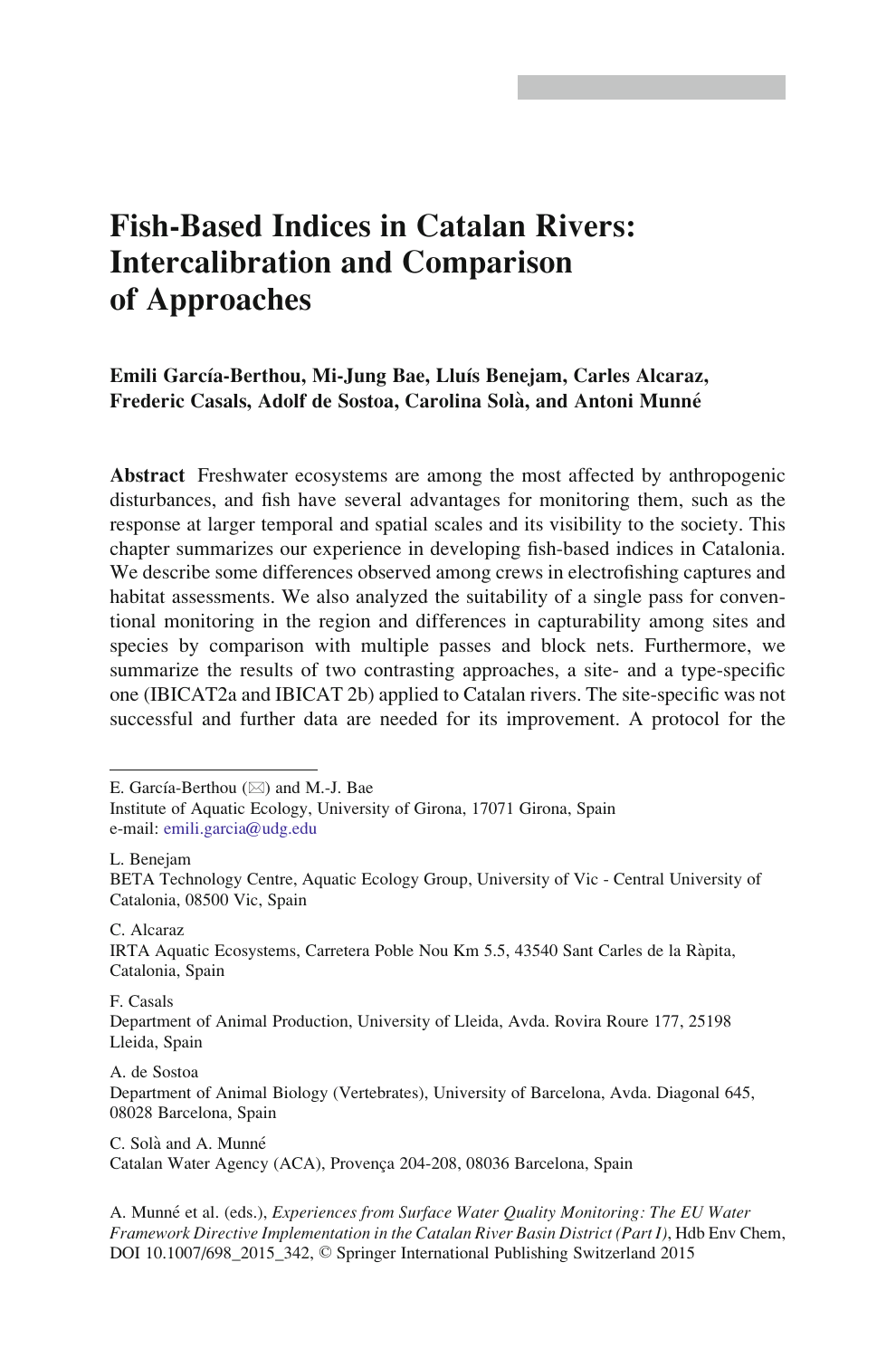computation of a type-specific, multimetric index (IBICAT2b) is given. The IBICAT2b fish index uses 4–8 metrics depending on river type and has been validated with environmental pressures both throughout Catalonia and the whole Ebro River basin. An Excel file is also given as an online supplementary material for the computation of this fish index.

Keywords Biotic integrity, Catalonia, Ecosystem health, Fish biotic index, Rivers, Spain, Water Framework Directive

#### **Contents**

- 1 Introduction
- 2 Comparison of Electrofishing Crews
- 3 Comparison of Habitat Assessments Among Sampling Teams
- 4 Development and Comparison of Fish Indices: Type- vs. Site-Specific Approaches
- 5 IBICAT2b: Development of a Type-Specific Fish Index for Catalonia and the Ebro River Basin
- 6 Protocol for the IBICAT2b Multimetric Fish Index
- 7 Concluding Remarks

References

#### 1 Introduction

Freshwater ecosystems are severely threatened from human-generated pressures, including water abstraction, pollution, construction of reservoirs, and invasive species. The continuous deleterious effects of human pressures have promoted the need for biological monitoring as well as the development of biological indices [\[1–3](#page-19-0)]. Fish are among the taxonomic groups with more longevity in aquatic environments and are excellent ecological indicators for a number of reasons [\[4](#page-19-0)]. Fish assemblages have been shown in a number of regions to respond to anthropogenic disturbances including flow regulation (e.g., [[5\]](#page-19-0)), habitat fragmentation [[6\]](#page-19-0), water pollution [\[7](#page-19-0)], land-use change [[8\]](#page-19-0), hydrological alteration (e.g., [\[9](#page-19-0)]), and acidification [\[10](#page-19-0)].

One disadvantage of using fish as ecological indicators is that their population densities are more difficult to estimate accurately and their catchability depends on a number of factors including electrofishing equipment, the characteristics of the river reach [[11–13\]](#page-19-0), and species-specific features such as morphology or behavior [\[14](#page-19-0), [15\]](#page-19-0). The estimation of catchability and intercalibration of data are important to combine data from different fishing teams and to develop protocols for future work or monitoring [[12\]](#page-19-0). Habitat quality is often assessed during fish sampling [[16,](#page-19-0) [17](#page-19-0)] and inconsistency of habitat assessment among researchers has been also reported by several researchers (e.g., [[18–](#page-19-0)[22\]](#page-20-0)).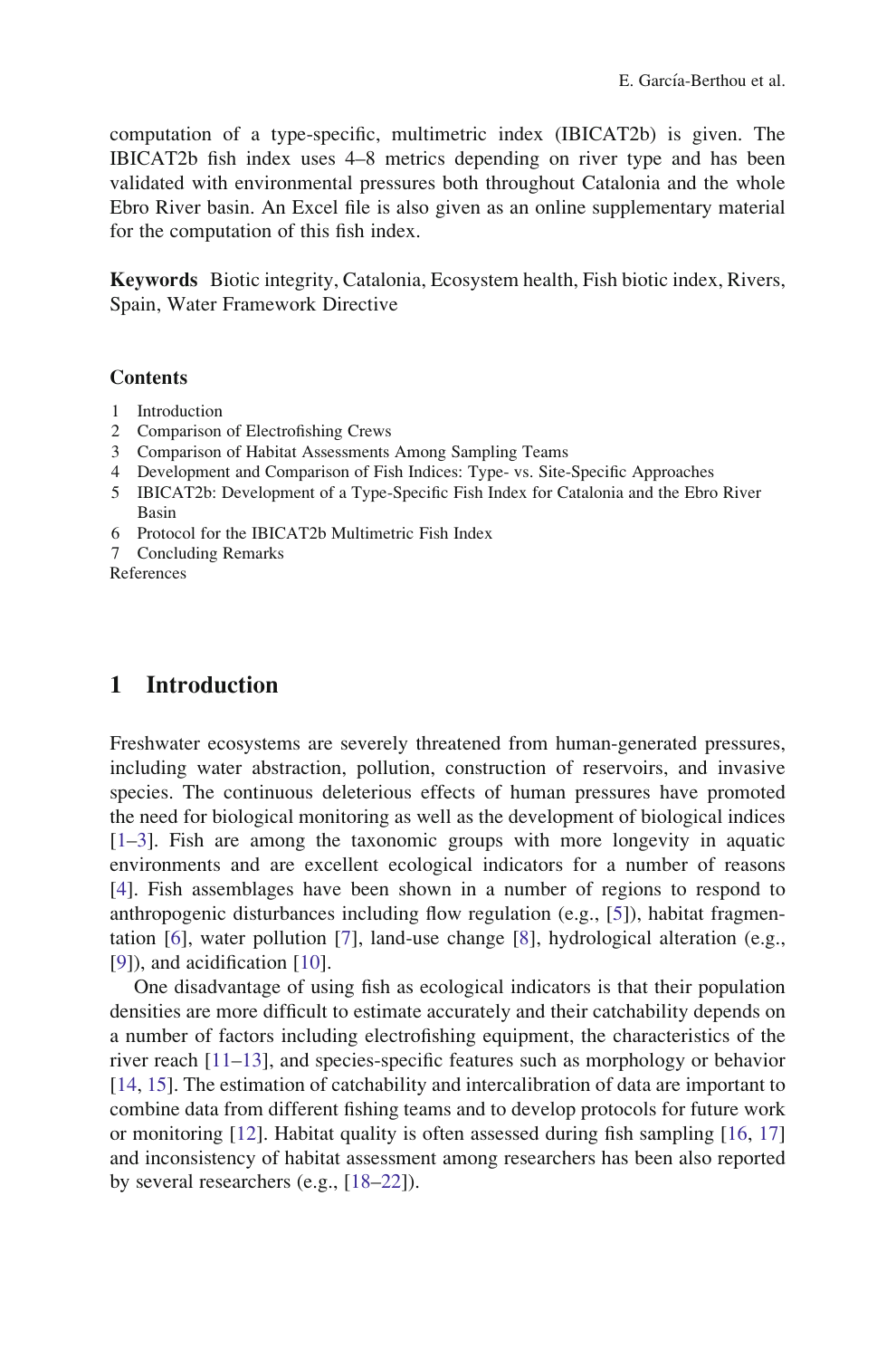This chapter summarizes our experience in developing fish-based indices in Catalan Rivers [\[23](#page-20-0), [24](#page-20-0)] and synthesizes our studies: (1) to estimate the effects of fishing crew and other factors on fish catchability and the resulting fish metrics and on habitat assessments and (2) to attempt to develop type-specific- (i.e., IBICAT2b) and site-specific-based indices (spatially-explicit approach) (i.e., IBICAT2a). We also aim to give a protocol and an Excel for an index (IBICAT2b) that has been validated throughout Catalonia and recently throughout the whole Ebro River basin (Bae et al. unpublished data).

#### 2 Comparison of Electrofishing Crews

Understanding the differences of catchability is particularly important for intercalibration of fish data from various research groups as well as computing fish indices. Several studies have been conducted to balance the compromise between representativeness of fish assemblage in the sampling area and sampling cost (e.g., time, staff, and expenditure), including the comparison of single- vs. multiple-pass electrofishing over various habitats (e.g., [\[25–30](#page-20-0)]), and the analysis of electrofishing equipment type (e.g., [[31\]](#page-20-0)) and suitable sampling length [\[30](#page-20-0), [32–](#page-20-0) [37\]](#page-20-0). However, little attention has been paid to assess the differences of catchability among electrofishing crews and equipment and the effects of sampling frequentation in Mediterranean regions.

We compared capture efficiencies based on standard fish descriptors (abundance, observed fish richness and species composition) obtained from four different fishing crews in Mediterranean streams [\[12](#page-19-0)]. In eight sites at headwater and middle reaches of a Mediterranean river, we sampled fish in two adjacent stations which had the similar habitat condition at each site using two different methods (singlepass electrofishing without block nets vs. four-pass electrofishing with block nets). During the first fishing day, two different methods were applied, but during the rest of the days only the single pass was applied in order to compare the effects of the consecutive sampling on fish abundance and assemblage structure. We applied a Williams' crossover design, which is based on a Latin square design and is characterized by that (1) all crews are assigned only once to each sampling site during the four consecutive sampling days; (2) all crews are equally distributed; (3) it allows to test for potential carryover effects. We analyzed the differences in species richness, abundance, and proportional abundances due to the different catchability by the four research teams using generalized linear models (GLMs) with Poisson errors and log link functions (species richness and abundance) or binomial errors and logit link functions (proportional abundance). We also applied the software EstimateS [\(http://viceroy.eeb.uconn.edu/EstimateS](http://viceroy.eeb.uconn.edu/EstimateS)) to estimate richness based on the removal estimates (i.e., four-pass electrofishing) using the second-order jackknife richness estimator (Jack 2; [\[38](#page-20-0)]), which is one of the most widely recommended estimators. Furthermore, we estimated population sizes and capture probability for the most abundant species in the four-pass electrofishing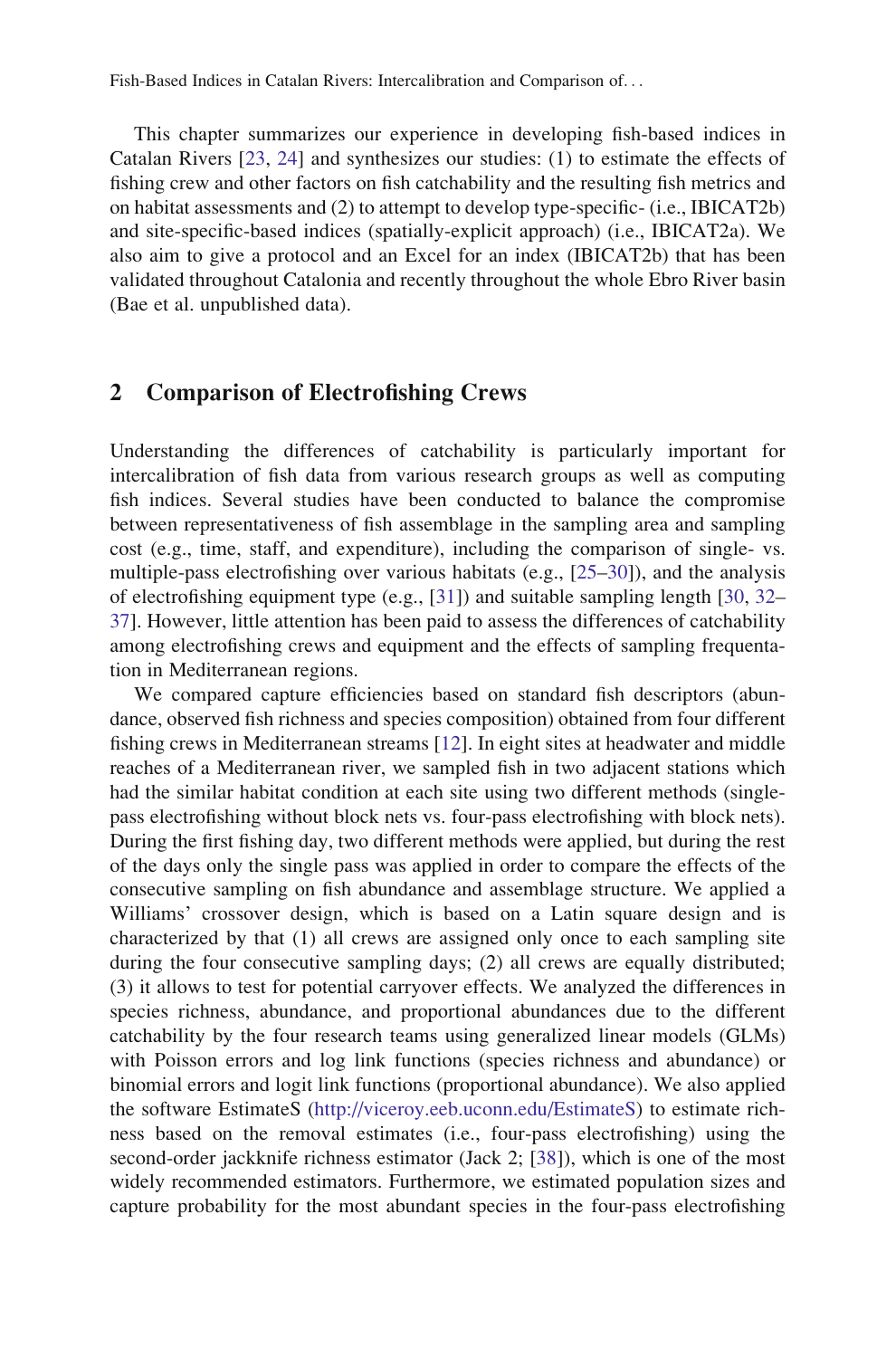using program MARK using four different multinomial models (i.e., a model with constant catchability between different electrofishing passes (P), a model with constant catchability between electrofishing passes (P1), a model with nonconstant catchability between electrofishing passes (P1L), and a model with nonconstant catchability between passes and a quadratic function of fish length (P1L2)). These models were compared using Akaike's information criterion [\[39](#page-20-0)].

Our results indicated that single-pass electrofishing was effective in the study area. It captured a large percentage of abundance (40–60%) as well as species richness (50–100%). Unsurprisingly, electrofishing was more efficient upstream than downstream and all species were generally captured in sampling sites with few species (i.e., headwaters). Furthermore, even though it is more difficult to detect all species in mid-river sections with higher species diversity, single electrofishing showed also high catchability there. Although observed species richness was not significantly influenced by the use of block nets, average CPUE was significantly higher using block nets. In addition, observed species richness was not significantly influenced by the research team, fishing day, or carryover effects. However, total CPUE depended on fishing day, crew, carryover effects, and site. Catchability varied depending on species, size, and removal passes.

In summary, single-pass electrofishing can be adequate to estimate abundance, species composition, and richness in headwaters and middle courses of this Mediterranean region. However, various methodological factors (e.g., reach length, number of passes, fish size, and species) influence electrofishing capture efficiency. Our results also show that the effectiveness of electrofishing depends on fishing crews because of different personal skills and practice. Therefore, electrofishing sampling protocols (e.g., sampling time and effort and equipment type) should be standardized as much as possible to get comparable data [\[24](#page-20-0)].

## 3 Comparison of Habitat Assessments Among Sampling Teams

The assessment of habitat quality is essential in fish studies because each fish species often has specific habitat requirements [\[40](#page-20-0)] and altered habitats are considered a major disturbance in aquatic ecosystems [\[41](#page-20-0)]. Therefore, habitat assessment has been developed as an integral part of stream biological monitoring [[42–](#page-20-0) [45\]](#page-21-0). However, because habitat assessments are often based mostly on visual observations or a minimal amount of measurement [[45\]](#page-21-0), the variability of assessments frequently occurs among researchers (even experienced ones). We compared the differences in scoring the habitat characteristics among four research teams. Each research team conducted the habitat monitoring with the same protocol at each site after finishing the electrofishing described in the previous section. Each team surveyed hydromorphological descriptors, riparian vegetation, aquatic vegetation, refuge type, observed visual impacts, land use, and habitat based on a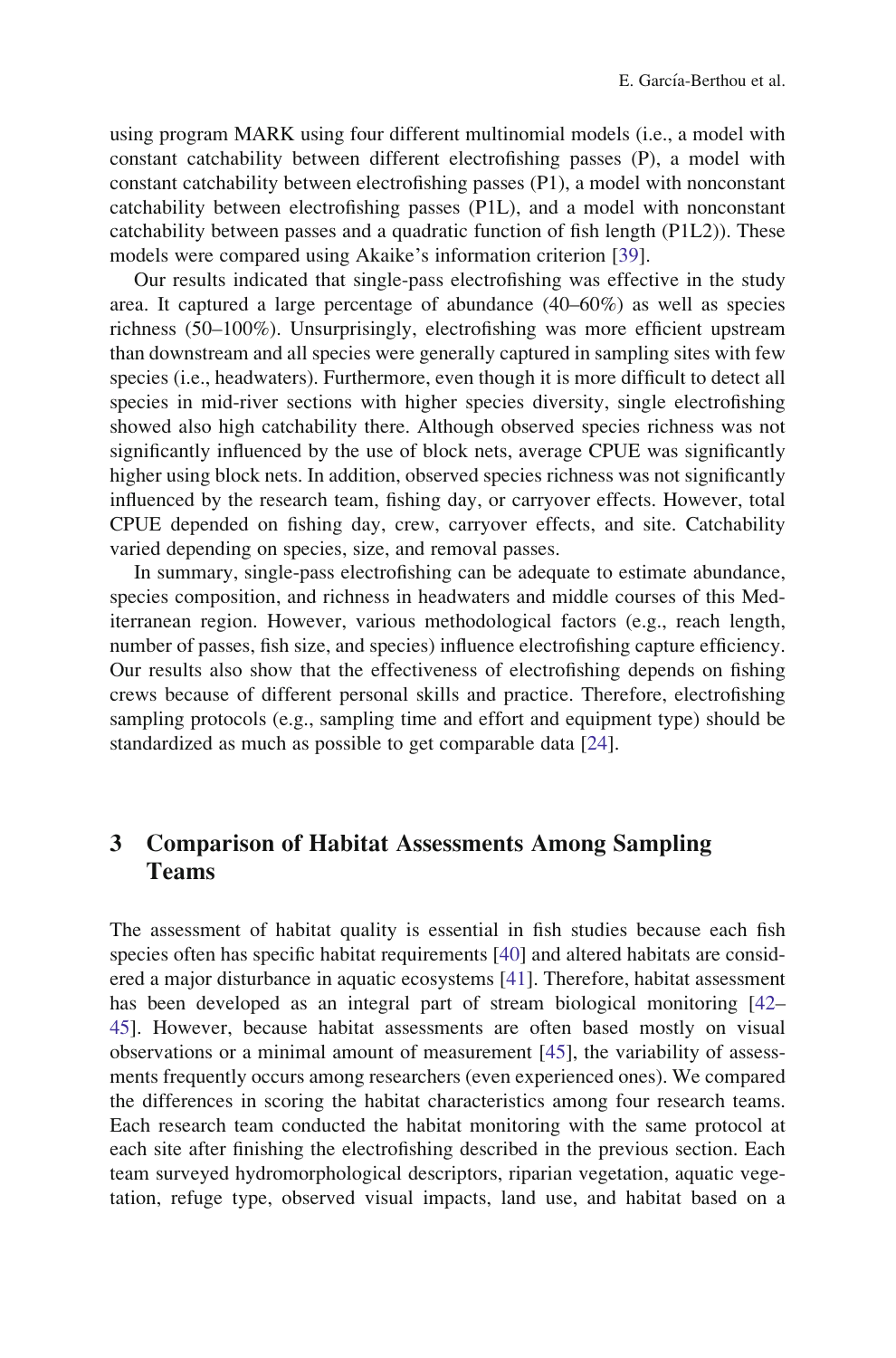|                                  |                                    | Type III sum of |      |                | Partial |
|----------------------------------|------------------------------------|-----------------|------|----------------|---------|
| Categories                       | Variables<br>squares               |                 | F    | $\overline{P}$ | $n^2$   |
| Hydromorphology<br>(mesohabitat) | % Riffle                           | 756             | 7.61 | 0.01           | 0.63    |
| Hydromorphology<br>(mesohabitat) | % Glide                            | 687             | 2.84 | 0.11           | 0.39    |
| Hydromorphology<br>(mesohabitat) | $%$ Pool                           | 170             | 1.57 | 0.26           | 0.26    |
| Hydromorphology<br>(substrate)   | % Bedrock                          | 37              | 3.65 | 0.07           | 0.45    |
| Hydromorphology<br>(substrate)   | % Boulder                          | 148             | 0.62 | 0.56           | 0.12    |
| Hydromorphology<br>(substrate)   | % Cobble                           | 682             | 6.37 | 0.02           | 0.59    |
| Hydromorphology<br>(substrate)   | % Gravel                           | 827             | 6.57 | 0.02           | 0.59    |
| Hydromorphology<br>(substrate)   | % Sand                             | 28.5            | 0.61 | 0.56           | 0.12    |
| Hydromorphology<br>(substrate)   | % Silt and clay                    | 1.95            | 0.15 | 0.86           | 0.03    |
| Hydromorphology<br>(hydrology)   | Average width                      | 0.08            | 0.43 | 0.66           | 0.09    |
| Hydromorphology<br>(hydrology)   | Full bank height                   | 0.84            | 1.43 | 0.29           | 0.24    |
| Riparian vegetation              | % Marginal riparian<br>cover       | 309             | 0.8  | 0.48           | 0.15    |
| Riparian vegetation              | % Areal cover                      | 78              | 0.16 | 0.85           | 0.03    |
| Riparian vegetation              | % Trees                            | 1,315           | 4.42 | 0.05           | 0.5     |
| Riparian vegetation              | $%$ Shrubs                         | 1,596           | 6.33 | 0.02           | 0.58    |
| Riparian vegetation              | % Grass                            | 3,600           | 13.5 | 0.00           | 0.75    |
| Aquatic vegetation               | % Macrophyte cover                 | 160             | 0.76 | 0.49           | 0.15    |
| Aquatic vegetation               | % Helophytes                       | 233             | 1.59 | 0.26           | 0.26    |
| Aquatic vegetation               | % Hydrophytes                      | 73.6            | 1.46 | 0.28           | 0.24    |
| Aquatic vegetation               | % Floating leaves                  | 30.6            | 1.6  | 0.25           | 0.26    |
| Aquatic vegetation               | % Floating plants                  | 892             | 1.95 | 0.20           | 0.3     |
| Aquatic vegetation               | % Algae                            | 4,988           | 1.72 | 0.23           | 0.28    |
| Refuge type                      | % Total refuge                     | 5,526           | 6.78 | 0.02           | 0.6     |
| Refuge type                      | % Structural shelter               | 67.6            | 0.1  | 0.91           | 0.02    |
| Refuge type                      | % Caves                            | 523             | 1.11 | 0.37           | 0.2     |
| Refuge type                      | % Aquatic vegetation               | 168             | 2.42 | 0.14           | 0.35    |
| Refuge type                      | % Submerged riparian<br>vegetation | 474             | 3.52 | 0.07           | 0.44    |
| Refuge type                      | % Trunk and branches               | 45.1            | 1.08 | 0.38           | 0.19    |
| Observed impacts                 | Muddy water                        | 1.22            | 4.95 | 0.04           | 0.52    |
| Observed impacts                 | Stones with black<br>bottom        | 0.06            | 0.64 | 0.55           | 0.13    |

<span id="page-4-0"></span>Table 1 Comparison of descriptors of habitat assessment among assessors. Degrees of freedom  $= 2$  and 9

(continued)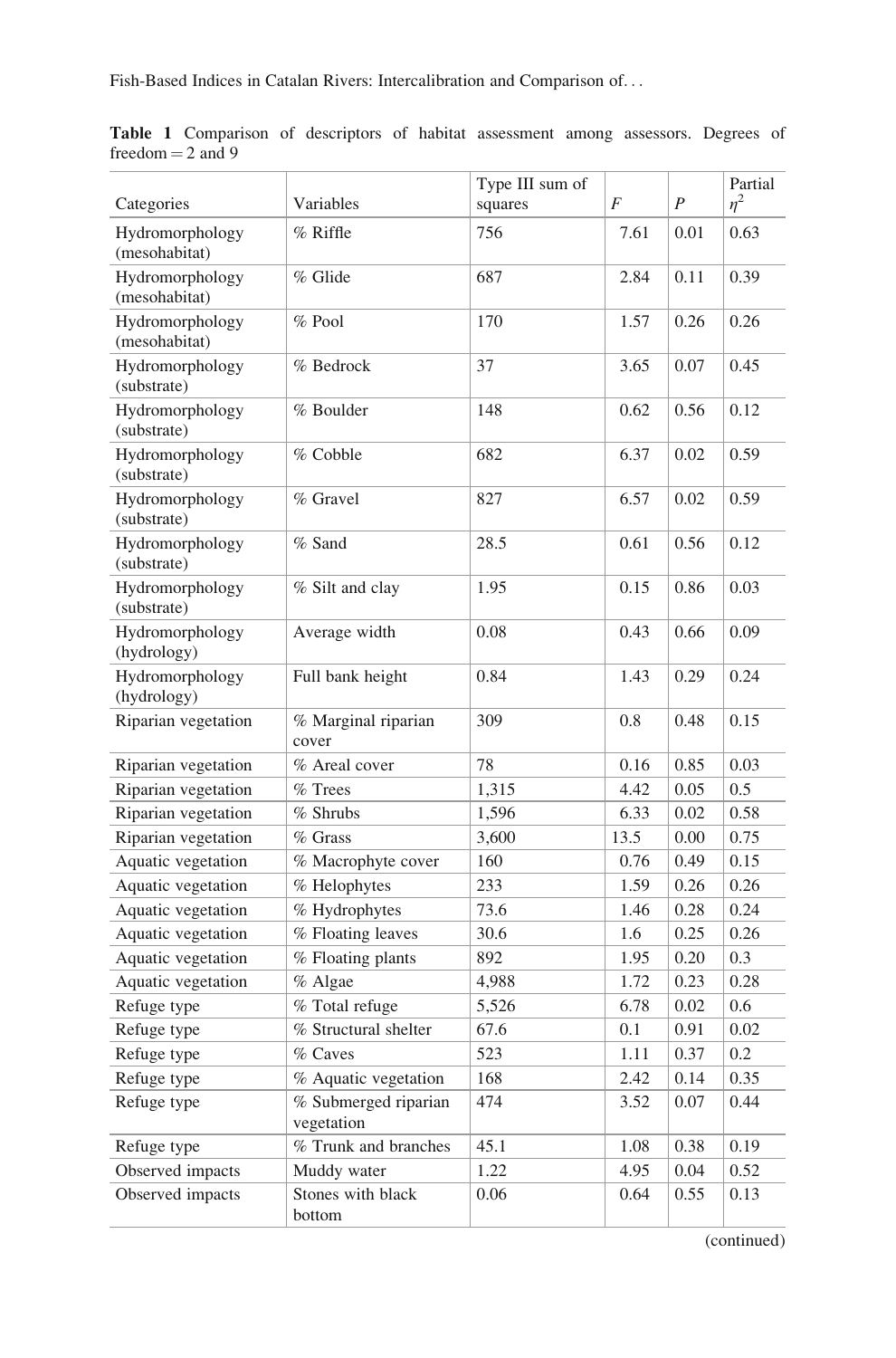| Categories       | Variables                                      | Type III sum of<br>squares | $\overline{F}$ | $\boldsymbol{P}$ | Partial<br>$\eta^2$ |
|------------------|------------------------------------------------|----------------------------|----------------|------------------|---------------------|
| Observed impacts | Channelization                                 | 0.25                       | 1.5            | 0.27             | 0.25                |
| Observed impacts | Erosion                                        | 1.06                       | 4.28           | 0.05             | 0.49                |
| Observed impacts | Highways, roads, etc.                          | 0.56                       | 1.43           | 0.29             | 0.24                |
| Land use         | Forest use                                     | 0.31                       | 1.6            | 0.25             | 0.26                |
| Land use         | Agricultural land use                          | 1.95                       | 8.37           | 0.01             | 0.65                |
| Land use         | Residential land use                           | 0.56                       | 1.43           | 0.29             | 0.24                |
| Habitat          | Microhabitat score                             | 0.31                       | 0.3            | 0.75             | 0.06                |
| Habitat          | Habitat diversity                              | 0.56                       | 0.2            | 0.82             | 0.04                |
|                  | (macrohabitat)                                 |                            |                |                  |                     |
| Habitat          | Channelization                                 | 2.78                       | 1.47           | 0.28             | 0.25                |
| Habitat          | Channel morphology                             | 0.31                       | 0.07           | 0.93             | 0.02                |
| Habitat          | Flow                                           | 0.62                       | 2.65           | 0.12             | 0.37                |
| Habitat          | Degree of clogging                             | 6.72                       | 8.01           | 0.01             | 0.64                |
| Habitat          | Margin erosion, R                              | 10.6                       | 8.36           | 0.01             | 0.65                |
| Habitat          | Margin erosion, L                              | 12.3                       | 5.62           | 0.03             | 0.56                |
| Habitat          | Aquatic veg.<br>(macrophytes)                  | 0.06                       | 0.02           | 0.98             | 0.01                |
| Habitat          | Riparian veg.<br>(R margin)                    | 2.78                       | 0.39           | 0.69             | 0.08                |
| Habitat          | Riparian veg.<br>(R margin)                    | 9.81                       | 2.9            | 0.11             | 0.39                |
| Habitat          | Width of riparian veg.<br>(R margin)           | 15                         | 3.28           | 0.09             | 0.42                |
| Habitat          | Width of riparian veg.<br>$(R \text{ margin})$ | 25.5                       | 8.61           | 0.01             | 0.66                |

|  | <b>Table 1</b> (continued) |
|--|----------------------------|
|--|----------------------------|

veg vegetation

modified version of the US Rapid Bioassessment Protocol (RBI) [\[46](#page-21-0)] for Mediterranean rivers (Table [1](#page-4-0)), which was used during the sampling of the project to implement the Water Framework Directive (WFD) in Catalonia [[23,](#page-20-0) [24,](#page-20-0) [47](#page-21-0)]. Table [1](#page-4-0) shows the list of habitat assessment descriptors as well as the significance of the differences among four assessors and a measure of effect size (partial  $\eta^2$ ). Of 49 habitat assessment descriptors, 12 were significantly different among the four research teams that assessed them independently  $(P < 0.05)$ . Percentage of grass in the riparian vegetation showed the highest difference among research groups (Table [1](#page-4-0), Fig. [1](#page-6-0)), and four variables (i.e., degree of clogging, erosion of margins (right and left), and width of riparian vegetation (left margin)) from the Rapid Bioassessment Protocol, which provides a detailed protocol to score these features, were also different among the four assessors. A multivariate test suggested that although overall differences among assessors were not significant (MANOVA Wilks'  $\lambda$ ,  $F_{2,18,5} = 5.482$ ,  $P = 0.165$ ), probably due to low power, they were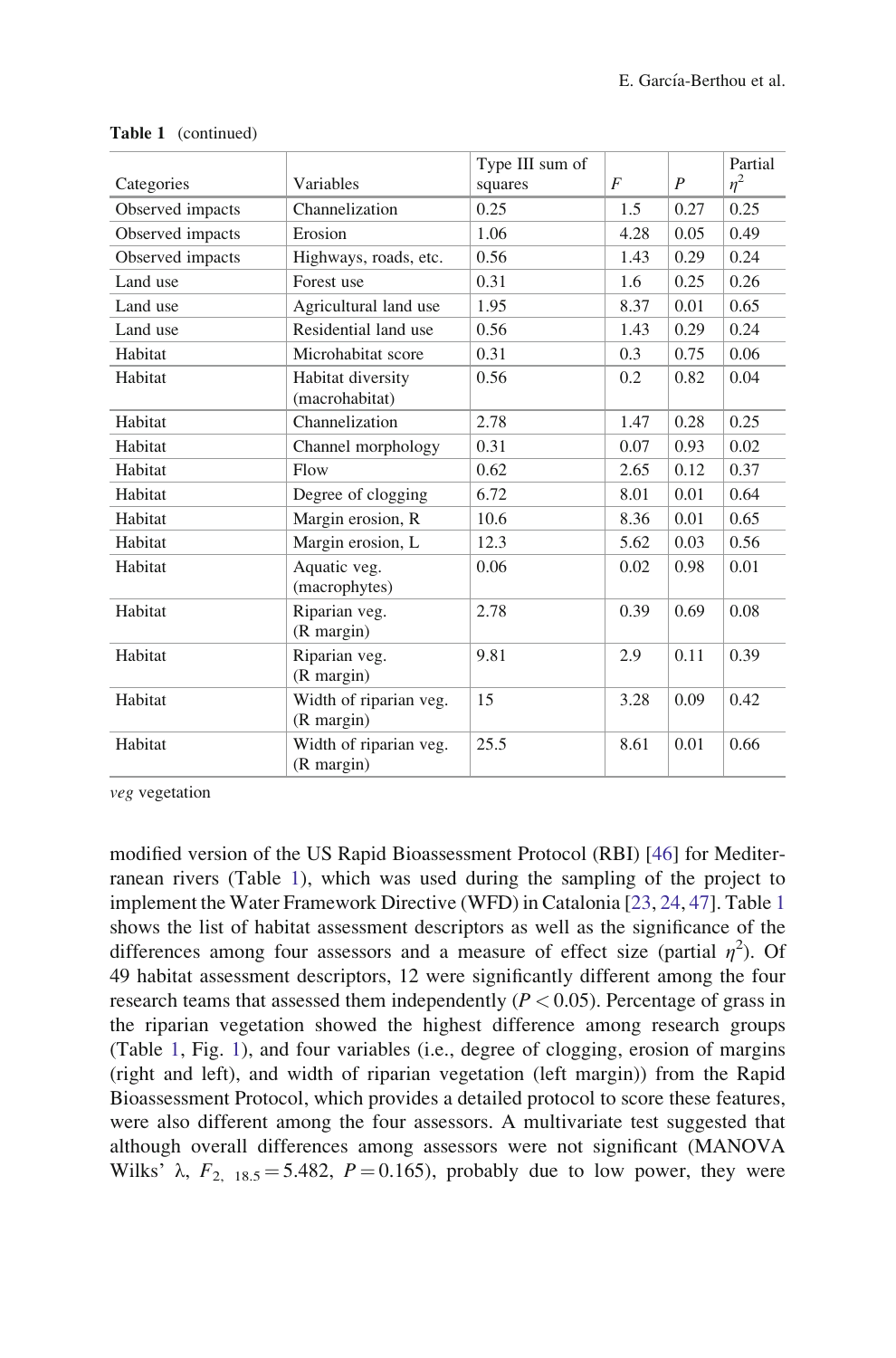<span id="page-6-0"></span>

Fig. [1](#page-4-0) Box plots of the scoring of  $\%$  grass and  $\%$  riffle among four research groups (see Table 1) for statistical analysis). Each box corresponds to 25th and 75th percentiles; the dark line inside each box represents the median; error bars show the minima and maxima except for outliers (open circles or asterisks, corresponding to values  $>1.5$  box heights from the box)

more important (partial  $\eta^2$  of 0.980 vs. 0.907) than differences among sites, which were significant ( $F_{99, 18.5} = 3.698, P = 0.001$ ) and very clear.

Roper and Scarnecchia [\[19](#page-19-0)] reported that although consistency of habitat quality evaluation is improved with uniform training, inconsistency increases among researchers, as the habitat types to be classified become more diverse. Hannaford et al. [[45\]](#page-21-0) showed that even if the evaluation of habitat assessment becomes similar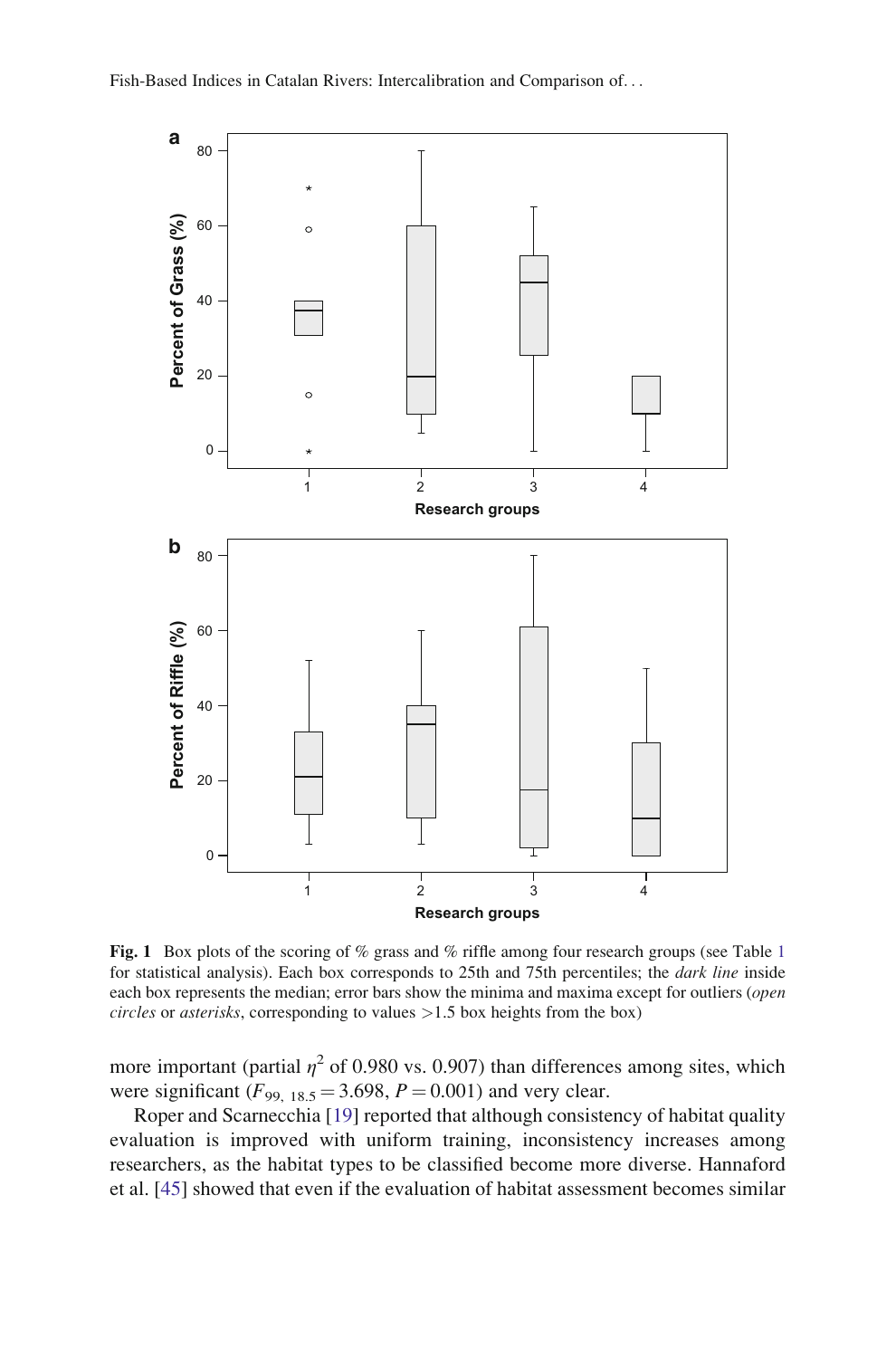among groups after equal training in a certain type of habitats, large differences are still observed in other habitat types. Our results also suggest that the scoring for habitat assessment can be highly inconsistent among different research groups even using the same habitat assessment protocol. Therefore, habitat assessment requires more clear and detailed criteria and more training to make a similar evaluation among groups.

## 4 Development and Comparison of Fish Indices: Type- vs. Site-Specific Approaches

In addition to IBICAT<sub>2010</sub> (see [\[4](#page-19-0)] in this book), whose development was led by Nuno Caiola, two other approaches (i.e., a type-specific and site-specific) were attempted in Catalan rivers [\[23](#page-20-0)]. Type-specific fish indices are based on a classification of sites in a region on homogenous types based on environmental or faunistic features and use different metrics and scorings in the different areas. On the other hand, site-specific approaches do not use a classification and instead predict the reference fish metrics from the environmental features of the sites [\[48,](#page-21-0) [49](#page-21-0)].

The WFD requests that various biotic assemblage descriptors (e.g., metrics) should be integrated into a single index to assess ecological status [[3,](#page-19-0) [50\]](#page-21-0). These indices should represent the status of impairment in a research area [\[51–54](#page-21-0)]. Community metrics (e.g., number of intolerant species) and trophic guilds (e.g., percentage of piscivores), which group species sharing a common ecological trait into a single variable, have been commonly applied to develop bioassessment metrics based on fish assemblages [[52,](#page-21-0) [55\]](#page-21-0) (Table [2](#page-8-0)). It is assumed that these traits respond to anthropogenic disturbances consistently across a wide spatial extent [[53,](#page-21-0) [54\]](#page-21-0). In addition, unlike species composition, which varies strongly across regions and biogeographical areas [\[56](#page-21-0)], patterns from functional traits are mainly determined by environmental filtering (e.g., [\[55](#page-21-0), [57–61](#page-21-0)]).

Most predictive models evaluating ecological status start from comparing the biotic condition at current sampling sites with the expected biota without anthropogenic disturbance or in reference conditions [[49,](#page-21-0) [62,](#page-21-0) [63\]](#page-21-0). Thus, changes in biotic condition from anthropogenic disturbance can occur only when the range of variation (or response) in reference (natural) conditions is well known [\[64](#page-21-0), [65](#page-21-0)].

In this section, we summarize the two approaches (i.e., a site-specific one, IBICAT2a, and a type-specific one, IBICAT2b) based on the same guild classification for the fish fauna of Catalonia (Table [2\)](#page-8-0), which was based on a comprehensive literature review. Fish development was based on a database of 364 sites in Catalonia, visited during 2007–2008, of which 8 sites could not be sampled due to the excessive discharge, 45 sites were dry, 76 sites were sampled but no fish was captured in them, and 235 sites were sampled with fish captured. At the 311 sampled sites, the total number of species (NST) ranged from 0 to 13 (median  $=$  2, mean = 2.3), the number of native species (NSN) was from 0 to 8 (median = 1,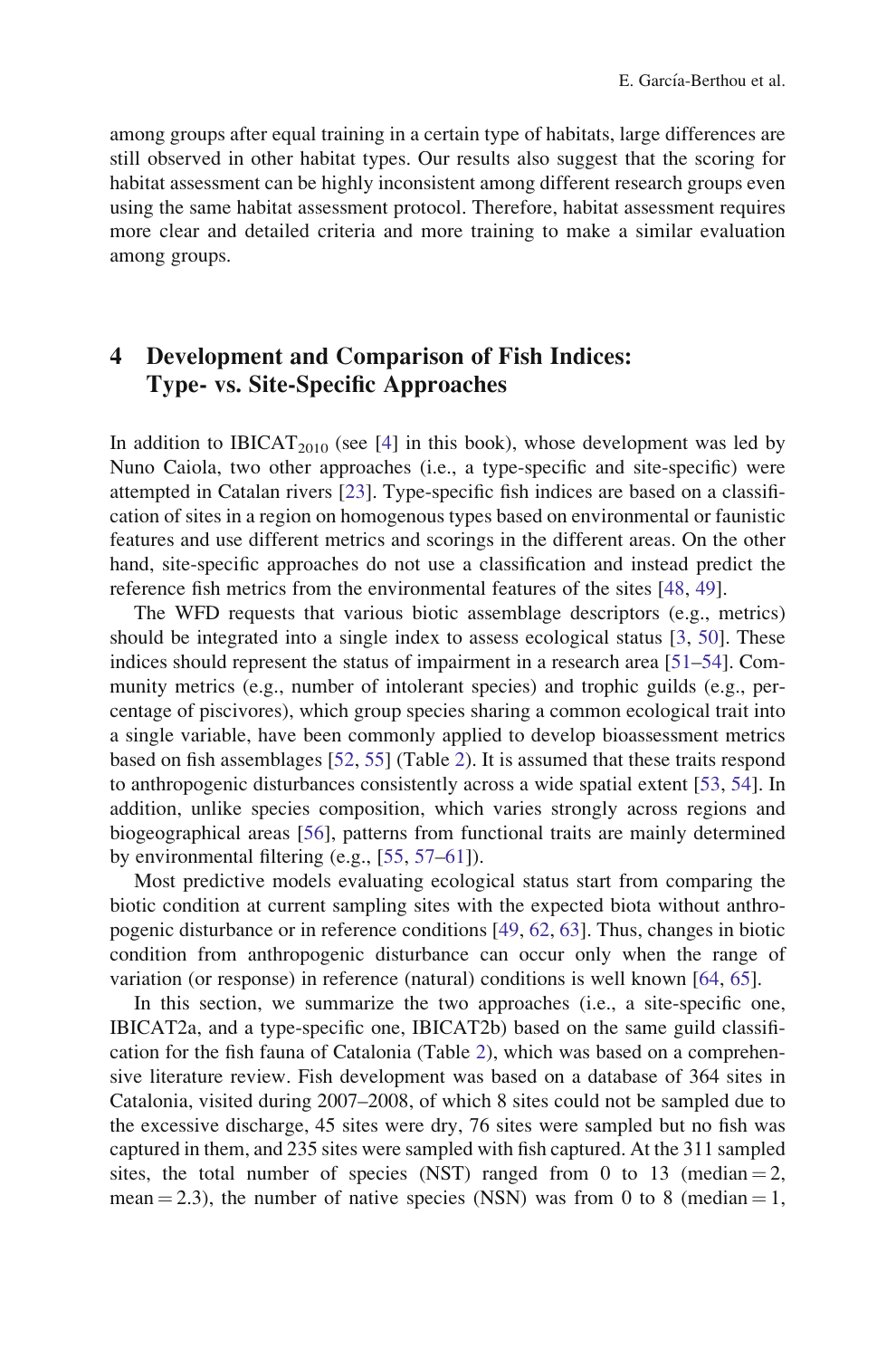<span id="page-8-0"></span>

| Table 2 Features of the | freshwater fish fauna from Catalonia used for development and computation of the indices |           |                              |           |              |                          |             |                |               |
|-------------------------|------------------------------------------------------------------------------------------|-----------|------------------------------|-----------|--------------|--------------------------|-------------|----------------|---------------|
| Family                  | Species                                                                                  | Tolerance | Feeding<br>habitat           | Habitat   | Reproduction | Feeding<br>group         | Migration   | Longevity      | <b>Status</b> |
| Acipenseridae           | Acipenser sturio                                                                         |           |                              | <b>RH</b> | LITH         | <b>OMNI</b>              | <b>LONG</b> | 」              | ⋖             |
| Anguillidae             | Anguilla anguilla                                                                        | Н         | $\mathbf{a}$                 |           |              | PISC                     | <b>LONG</b> | 」              | ⋖             |
| Balitoridae             | Barbatula quignardi                                                                      |           | $\mathbf{\Omega}$            | RH        | <b>HILT</b>  | <b>BENT</b>              |             | S <sub>L</sub> | ⋖             |
| Blenniidae              | Salaria fluviatilis                                                                      |           | $\mathbf{\Omega}$            |           | LITH         | <b>INSV</b>              |             | S <sub>L</sub> | ⋖             |
| Centrarchidae           | Lepomis gibbosus                                                                         | ⊢         | $\mathsf{W}^{\mathsf{C}}$    | $\Box$    |              | $\overline{\text{INSV}}$ |             | $_{\rm SI}$    |               |
| Centrarchidae           | Micropterus salmoides                                                                    |           | $\overline{\mathsf{x}}$      | $\Box$    |              | PISC                     |             | 」              |               |
| Clupeidae               | Alosa alosa                                                                              |           |                              | <b>RH</b> |              |                          | <b>LONG</b> | 」              | ⋖             |
| Clupeidae               | Alosa fallax                                                                             |           |                              | <b>RH</b> |              |                          | <b>LONG</b> | 」              | ⋖             |
| Cobitidae               | Cobitis bilineata                                                                        |           |                              |           |              |                          |             | $_{\rm S}$     |               |
| Cobitidae               | Cobitis calderoni                                                                        |           |                              | RH        |              | <b>INSV</b>              |             | S <sub>L</sub> | ⋖             |
| Cobitidae               | Cobitis paludica                                                                         | ⊢         |                              | <b>RH</b> |              | <b>INSV</b>              |             | SL             | ⋖             |
| Cobitidae               | Misgurnus                                                                                | ⊢         | $\mathbf{a}$                 | $\Box$    |              | <b>DMNI</b>              |             | $\mathbb N$    |               |
|                         | anguillicaudatus                                                                         |           |                              |           |              |                          |             |                |               |
| Cottidae                | Cottus hispaniolensis                                                                    |           | $\mathbf{a}$                 | $\Box$    | LITH         | <b>INSV</b>              |             | SL             | ⋖             |
| Cyprinidae              | Alburnus alburnus                                                                        | ⊢         | $\sum_{i=1}^{n}$             |           |              | <b>DMNI</b>              |             | $_{\rm S}$     |               |
| Cyprinidae              | Achondrostoma arcasii                                                                    |           | $\boldsymbol{\triangledown}$ |           |              |                          |             | S <sub>L</sub> | ⋖             |
| Cyprinidae              | <b>Barbus</b> meridionalis                                                               |           | $\mathbf{u}$                 | RH        | LITH         | <b>INSV</b>              |             | N              | ⋖             |
| Cyprinidae              | Barbus graellsii                                                                         | ⊢         | $\mathbf{r}$                 |           | <b>LITH</b>  | <b>DMNI</b>              | POTAD       | 」              | ⋖             |
| Cyprinidae              | Barbus haasi                                                                             |           | $\mathbf{a}$                 | RH        | <b>LITH</b>  | <b>INSV</b>              |             | Σ              | ⋖             |
| Cyprinidae              | Carassius auratus                                                                        | ⊢         | ⋍                            |           | <b>PHYT</b>  | <b>DMNI</b>              |             | 」              |               |
| Cyprinidae              | Cyprinus carpio                                                                          | ⊢         | ≏                            |           | PHYT         | <b>OMNI</b>              |             | 」              |               |
| Cyprinidae              | Gobio lozanoi                                                                            |           | $\mathbf{r}$                 | RH        |              | <b>INSV</b>              |             | $_{\rm SI}$    | ⋖             |
| Cyprinidae              | Parachondrostoma miegii                                                                  |           | $\mathbf{r}$                 | RH        | LITH         |                          |             | N              | ⋖             |
| Cyprinidae              | Pseudorasbora parva                                                                      | ⊢         |                              |           |              | <b>DMNI</b>              |             | SL             |               |
| Cyprinidae              | Phoxinus bigerri                                                                         |           | $\boldsymbol{\triangledown}$ | RH        | LITH         | <b>DMNI</b>              |             | S <sub>L</sub> | ⋖             |
|                         |                                                                                          |           |                              |           |              |                          |             |                | (continued)   |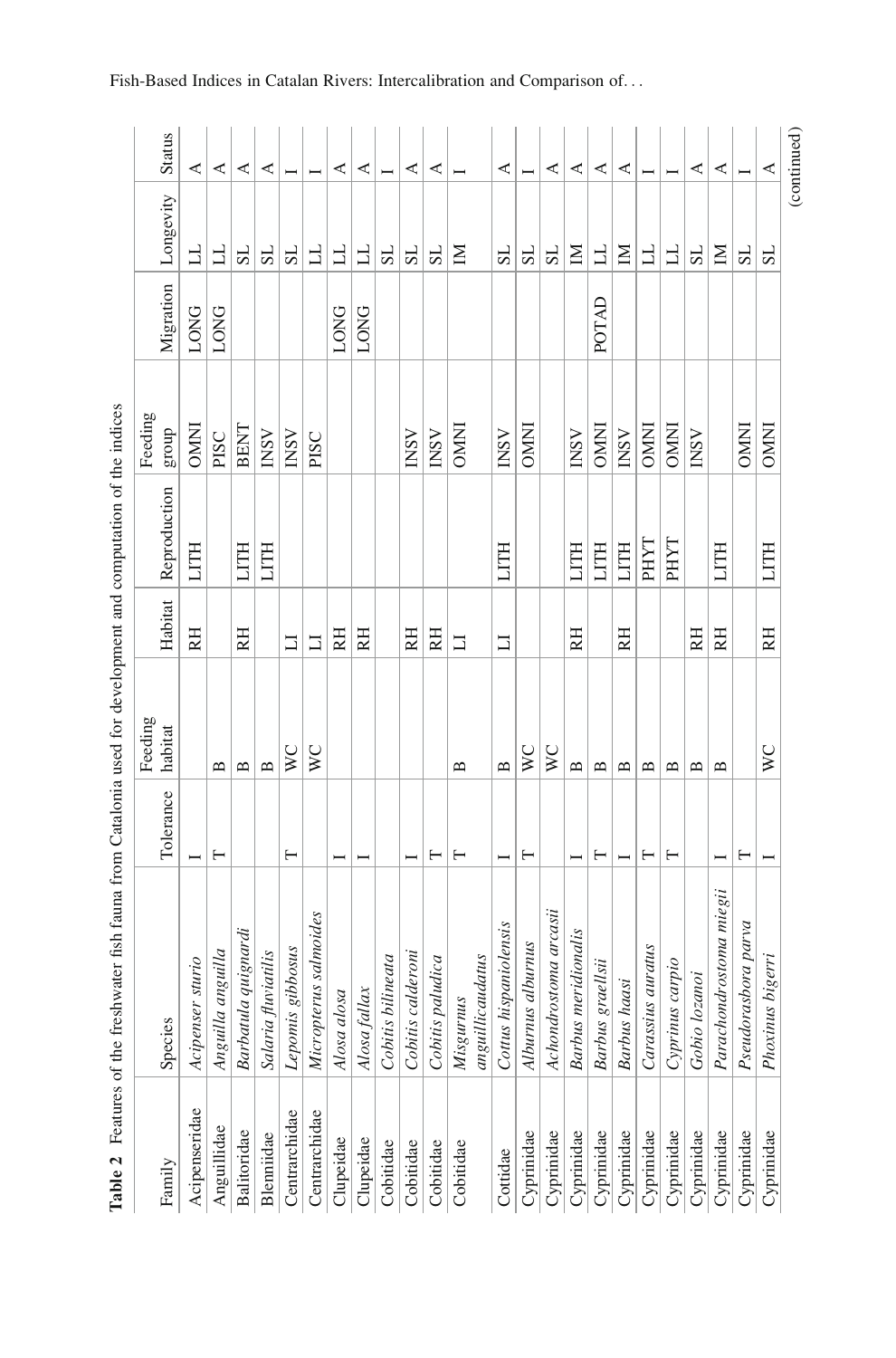|                                                       |                                                                                                                                                                                                                                                                                                                                                                         |           | Feeding                 |         |              | Feeding     |             |                         |               |
|-------------------------------------------------------|-------------------------------------------------------------------------------------------------------------------------------------------------------------------------------------------------------------------------------------------------------------------------------------------------------------------------------------------------------------------------|-----------|-------------------------|---------|--------------|-------------|-------------|-------------------------|---------------|
| Family                                                | Species                                                                                                                                                                                                                                                                                                                                                                 | Tolerance | habitat                 | Habitat | Reproduction | dnora       | Migration   | Longevity               | <b>Status</b> |
| Cyprinidae                                            | Rutilus rutilus                                                                                                                                                                                                                                                                                                                                                         | $\vdash$  | $\overline{\mathsf{v}}$ |         |              | <b>DMNI</b> |             | $\mathbb N$             |               |
| Cyprinidae                                            | Scardinius                                                                                                                                                                                                                                                                                                                                                              | ⊢         | $\overline{\mathsf{v}}$ | $\Box$  | PHYT         | <b>DMNI</b> |             | $\overline{\mathbf{H}}$ |               |
|                                                       | erythrophthalmus                                                                                                                                                                                                                                                                                                                                                        |           |                         |         |              |             |             |                         |               |
| Cyprinidae                                            | Squalius laietanus                                                                                                                                                                                                                                                                                                                                                      |           | $\overline{\mathsf{v}}$ | RH      | LITH         | <b>OMNI</b> |             | $\exists$               | ≺             |
| Esocidae                                              | Esox lucius                                                                                                                                                                                                                                                                                                                                                             |           | $\mathsf{W}\mathsf{C}$  |         | <b>LAHA</b>  | PISC        |             | ュ                       |               |
| Gasterosteidae                                        | Gasterosteus gymnurus                                                                                                                                                                                                                                                                                                                                                   |           | WC                      |         |              | <b>INSV</b> |             | SL                      | ⋖             |
| Gobiidae                                              | Pomatoschistus microps                                                                                                                                                                                                                                                                                                                                                  |           | $\overline{a}$          |         |              | <b>INSV</b> | <b>LONG</b> | SL                      | ⋖             |
| Ictaluridae                                           | Ameiurus melas                                                                                                                                                                                                                                                                                                                                                          | ⊢         | $\mathbf{\Xi}$          |         | LITH         | <b>DMNI</b> |             | $\mathbb N$             |               |
| Mugilidae                                             | Chelon labrosus                                                                                                                                                                                                                                                                                                                                                         | ⊢         |                         |         |              |             | <b>LONG</b> | $\overline{\Pi}$        | ⋖             |
| Mugilidae                                             | Liza ramada                                                                                                                                                                                                                                                                                                                                                             | F         |                         |         |              |             | <b>LONG</b> | $\exists$               | ⋖             |
| Mugilidae                                             | Mugil cephalus                                                                                                                                                                                                                                                                                                                                                          | ⊢         |                         |         |              |             | <b>LONG</b> | 口                       | ⋖             |
| Percidae                                              | Perca fluviatilis                                                                                                                                                                                                                                                                                                                                                       | ⊢         | $W_{\rm C}$             |         |              | PISC        |             | $\exists$               |               |
| Percidae                                              | Sander lucioperca                                                                                                                                                                                                                                                                                                                                                       |           | $\aleph$                |         | PHYT         | PISC        |             | $\overline{\mathbf{r}}$ |               |
| Petromyzontidae                                       | Petromyzon marinus                                                                                                                                                                                                                                                                                                                                                      |           |                         | RH      | LITH         |             | <b>LONG</b> | $\exists$               | ⋖             |
| Poeciliidae                                           | Gambusia holbrooki                                                                                                                                                                                                                                                                                                                                                      | Н         | $\mathsf{W}\mathsf{C}$  | $\Box$  |              | <b>INSV</b> |             | SL                      |               |
| Salmonidae                                            | Oncorhynchus mykiss                                                                                                                                                                                                                                                                                                                                                     |           |                         | RH      | LITH         | PISC        |             | $\mathbb N$             |               |
| Salmonidae                                            | Salmo trutta                                                                                                                                                                                                                                                                                                                                                            |           |                         | RH      | LITH         | PISC        |             | $\mathbb N$             | ⋖             |
| Siluridae                                             | Silurus glanis                                                                                                                                                                                                                                                                                                                                                          | $\vdash$  | $\mathbf{a}$            |         | PHYT         | PISC        |             | $\overline{\mathbb{L}}$ |               |
| T tolerant, I intolerant, B<br>INSV invertivore, LONG | benthic, WC water column, RH rheophilic, LI limnophilic, LITH lithophilic, PHYT phytophilic, OMNIV omnivore, PISC piscivore,<br>long migration (diadromous species), POTAD short migration, SL short longevity, IM intermediate longevity, LL long longevity,<br>A species native from Catalonia, I species introduced in Catalonia. Blank means species not classified |           |                         |         |              |             |             |                         |               |

E. García-Berthou et al.

Table 2 (continued) Table 2 (continued)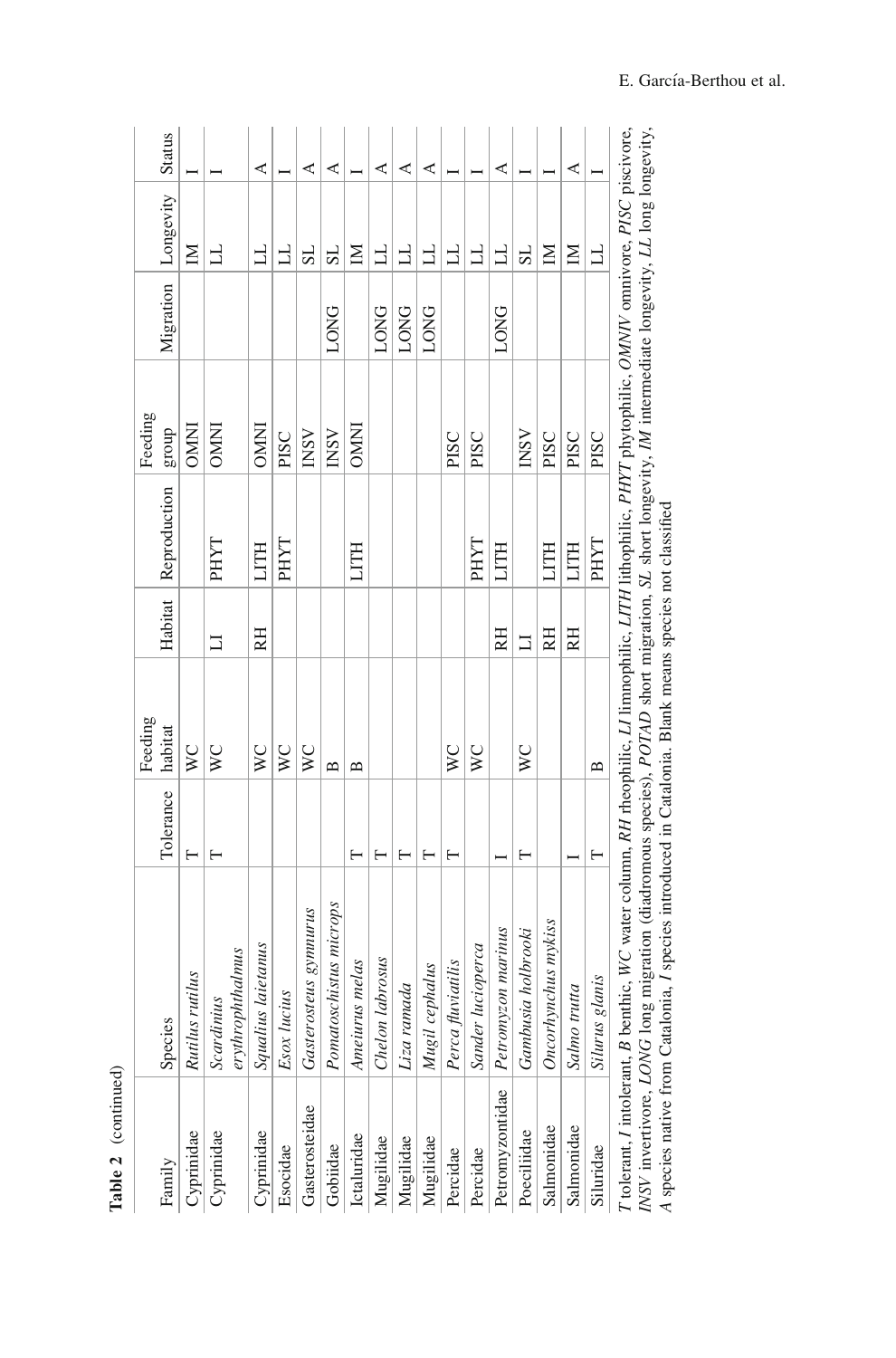mean  $= 1.4$ ), and the number of introduced species (NSI) was from 0 to 10 (median  $= 0$ , mean  $= 0.82$ ).

For selecting candidate metrics, we carefully reviewed the literature including research papers and reports from different countries. In total, for the 311 sites, we computed 199 candidate metrics, which can be classified into four categories as in the original IBI development [[51,](#page-21-0) [66](#page-22-0)]: species composition and diversity, trophic composition, abundance, and fish condition. All the metrics were in general computed both for native and introduced species separately and for all species together. The native/alien status was considered at the river basin level.

To validate the new indices with gradients of anthropogenic pressure, we used two different anthropogenic disturbance measures. First, we obtained an official statistic of anthropogenic disturbance (the risk of noncompliance measure, RI\_AP) from the Catalan Water Agency (document IMPRESS; [[67\]](#page-22-0)). It summarizes many different disturbances such as hydromorphological changes, flow regime alterations, changes in land use and the riparian zone, and point and diffuse sources of pollution [[47,](#page-21-0) [67](#page-22-0)]. Second, a principal component analysis (PCA) was also used to combine this risk of noncompliance with our local measurement at the sampling sites such as the sum of RBI scores, sum of visual impacts, dissolved oxygen concentration, ammonia concentration, and pH. The first PCA axis summarized well a gradient of anthropogenic disturbance (see [\[47](#page-21-0)] for details).

The site-specific approach (IBICAT2a) was developed following leading works in Europe [\[48](#page-21-0), [52](#page-21-0), [68\]](#page-22-0). To define the calibration set (low pressure), we followed the usual method (see, e.g., [\[69](#page-22-0), [70\]](#page-22-0)): only sites where none of the pressures (hydrological regime, river connectivity, morphology, toxic acidification, and nutrient organic inputs) was greater than 2, ranging from 1 (no pressure) to 5 (high pressure) were used. Among 369 sites in Catalonia, 49 sites fulfilled all these criteria (of which 34 sites had fish captures). Then, generalized linear models (GLMs), with appropriate error and link functions depending on the types of metrics, were used in the reference condition sites (calibration set) to develop the expected values of fish metrics given numerous natural environmental variables (climatic and topographic) that are not affected by anthropogenic disturbance. A stepwise procedure based on Akaike's information criterion was used to select parsimonious, adequate GLMs. Then the observed values on the rest of sites are compared to the expected values (see, e.g., [[71,](#page-22-0) [72\]](#page-22-0)) to compute an index that ranges from 0 (worst conditions) to 1 (reference conditions).

From the numerous GLMs, we selected 10 metrics considering their significant correlation with anthropogenic disturbance (pressures), their meaningfulness in ecological terms, their complementarity (e.g., different organization levels), and relatively low collinearity. Although the detailed results and a tentative index (IBICAT2a) are given in Sostoa et al. [[23\]](#page-20-0), we considered that this index was not suitable because of a number of reasons: (1) the GLMs could not be cross-validated because of low sample sizes and considerable variability in the reference data and probably also because of the considerable environmental heterogeneity of Catalonia; (2) the metrics based on absolute richness and abundance metrics did not behave well (gave unrealistic expected results) probably due to low numbers of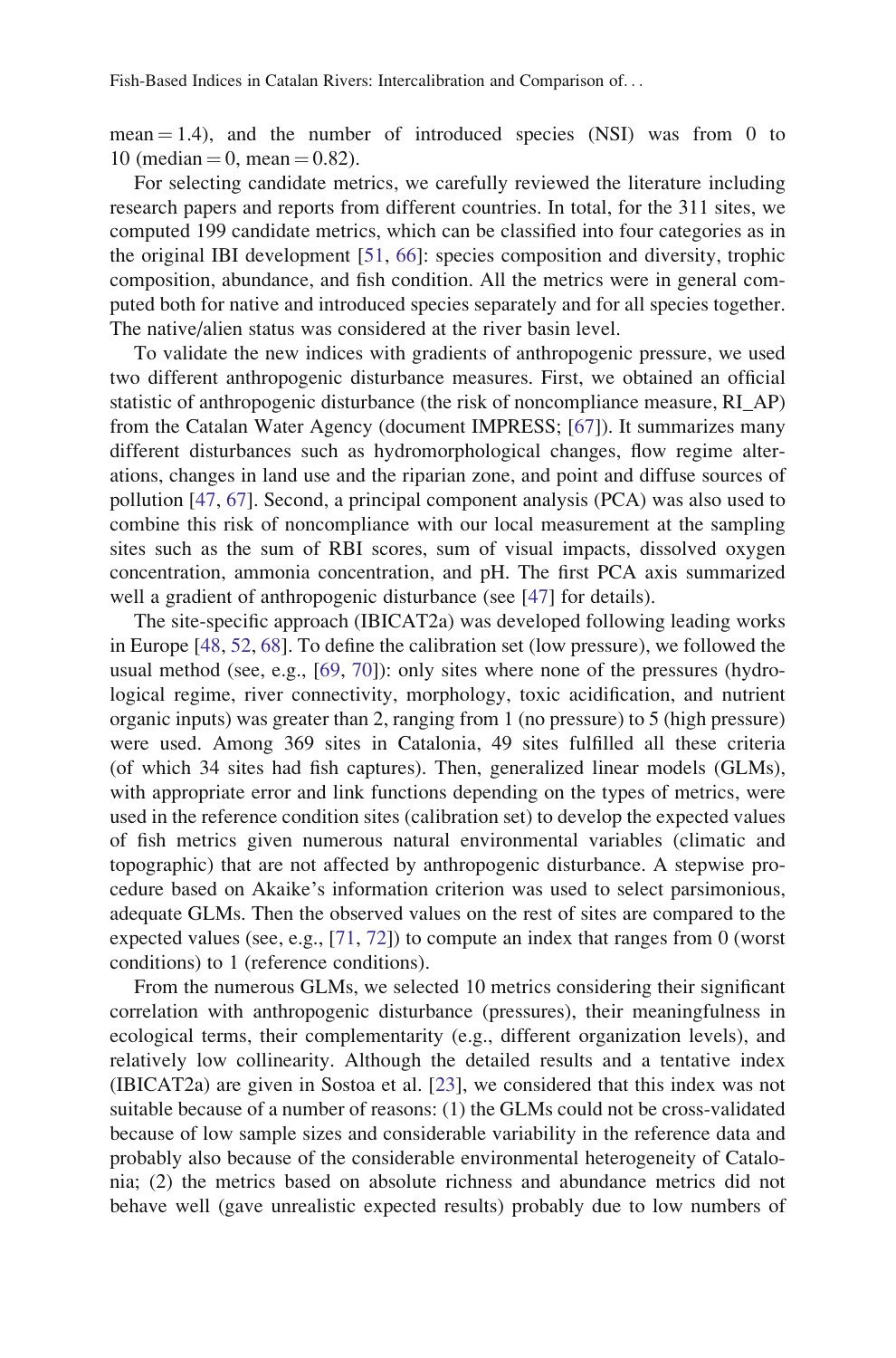<span id="page-11-0"></span>reference condition sites (which were mostly at higher elevations) and therefore the index only included relative metrics (i.e., percentages); and (3) dry and fishless sites were not well predicted by predictive models, suggesting many local pressures that are not well captured by available indicators. Therefore, although this approach has been successfully applied in France [\[48](#page-21-0), [52](#page-21-0)] and across Europe [\[54](#page-21-0), [52](#page-21-0), [71](#page-22-0)] and could potentially be developed in Catalonia, the low sample size available of fish data precludes its current application.

## 5 IBICAT2b: Development of a Type-Specific Fish Index for Catalonia and the Ebro River Basin

We also attempted a simpler type-specific approach (IBICAT2b), whose results we consider much more reliable than IBICAT2a and that we have validated (through correlation with environmental pressures) throughout Catalonia [\[23](#page-20-0)] and the Ebro River (Bae et al. unpublished data). We recommend IBICAT2b as a regional fish index, until further data become available that allow developing a better index. This index uses the official river types based on environmental data that are also used for macroinvertebrate indices and other purposes in Catalonia (e.g., [[67](#page-22-0), [73](#page-22-0), [74](#page-22-0)]), the whole Ebro River [[75\]](#page-22-0), and Spain in general [\(http://www.chebro.es/](http://www.chebro.es/); [[76,](#page-22-0) [77\]](#page-22-0)) (Fig. 2, Table [3\)](#page-12-0).



Fig. 2 Official river types in Catalonia and the Ebro River [\[74,](#page-22-0) [75\]](#page-22-0). See Table [3](#page-12-0) for the meaning of code abbreviations and further details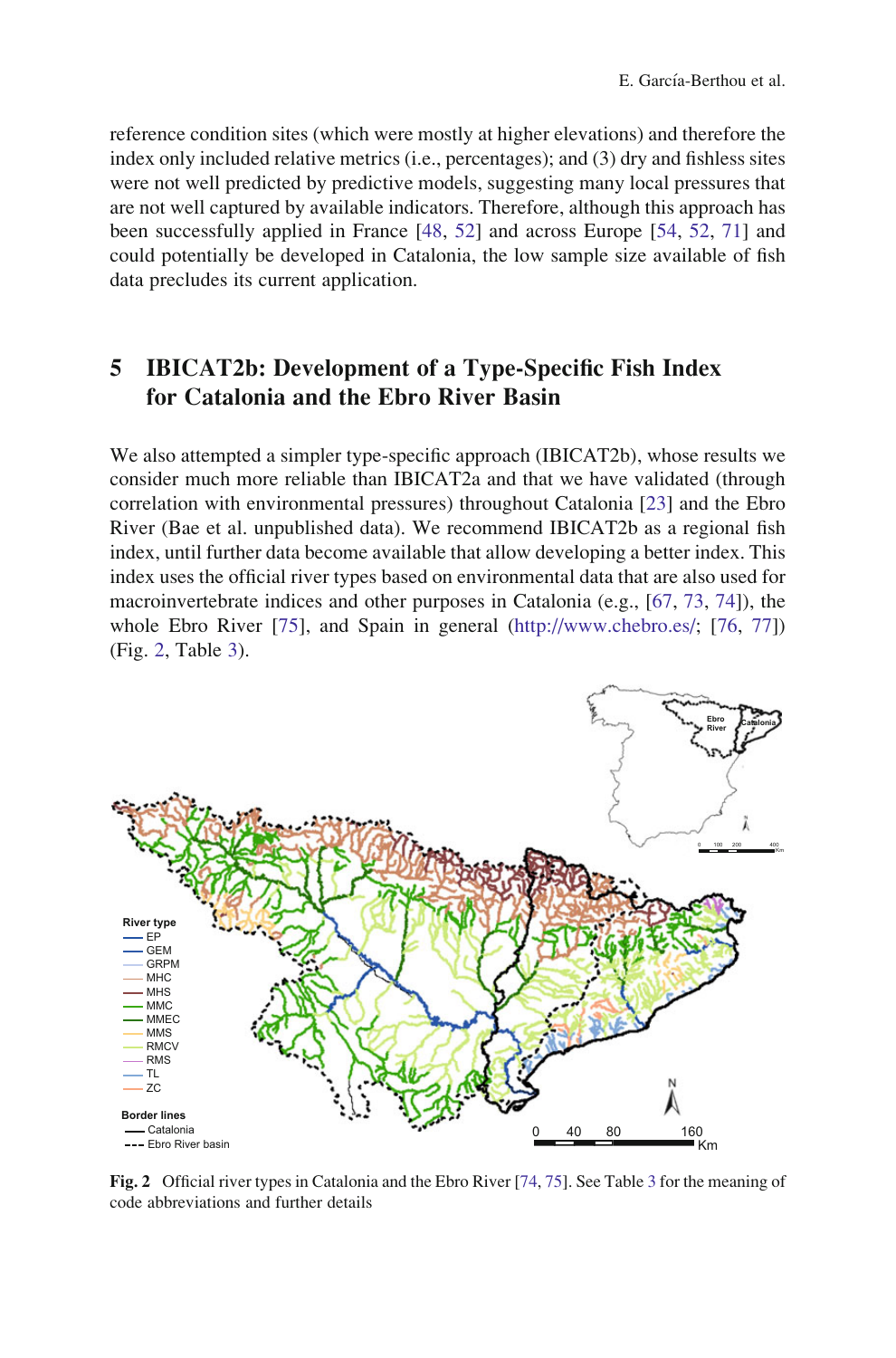| Official river |                                             | Catalan      | Number of Catalan sites with fish |
|----------------|---------------------------------------------|--------------|-----------------------------------|
| type no.       | River type                                  | abbreviation | data used in the study            |
| 27             | Siliceous wet mountain<br>rivers            | <b>MHS</b>   | 23                                |
| 26             | Calcareous wet mountain<br>rivers           | <b>MHC</b>   | 52                                |
| 11             | Siliceous Mediterranean<br>mountain rivers  | <b>MMS</b>   | 11                                |
| 12             | Calcareous Mediterranean<br>mountain rivers | <b>MMC</b>   | 47                                |
| 15             | High-flow Mediterranean<br>mountain rivers  | <b>MMEC</b>  | 13                                |
| $\mathbf Q$    | Variable-flow Mediterra-<br>nean rivers     | <b>RMCV</b>  | 147                               |
| 8              | Siliceous Mediterranean<br>lowland rivers   | <b>RMS</b>   | $\overline{c}$                    |
| 10             | Rivers influenced by<br>karstic areas       | ZC           | 16                                |
| 16             | Main watercourses                           | EP           | 10                                |
| 18             | Coastal streams                             | TL           | 32                                |
| 17             | Large Mediterranean<br>watercourses         | <b>GEM</b>   | 6                                 |
| 15             | Large rivers with weak<br>mineralization    | <b>GRPM</b>  | 10                                |

<span id="page-12-0"></span>Table 3 River typology and number of sites in each river type

In order to select the metrics that reflected well the gradients of anthropogenic disturbance for each river type, we computed the correlations between PC1 (the anthropogenic disturbance described in the previous section) and all the metrics in each typology separately, which is a classical type-specific approach (see [\[70](#page-22-0)]). In this procedure, because the total sampling sites in some of the river types were very low (e.g., EP, GEM, GRPM, MMS, and RMS where the total number of sampling sites were less than 11), we used a coarser statistical criteria ( $P < 0.1$ ). In RMS type, we could not calculate correlations because only two sampling sites were available (Table 3). To select the final metrics for the index in each typology, we considered its diversity (different organization levels and type of metrics), complementarity (as assessed with a principal component analysis, which showed different groups of metrics based on their correlation), and interpretability of results (a few metrics had relationships with PC1 opposite than expected). The final metrics selected are shown in Table [4.](#page-13-0)

These different metrics were scored following a number of approaches. The number of native species was scored based on expert criteria and the historical records of fish assemblages in Catalonia. For DELT anomalies, we used the traditional IBI scoring:  $0-2\%$ , very good;  $2-5\%$ , moderate; and  $>5\%$ , bad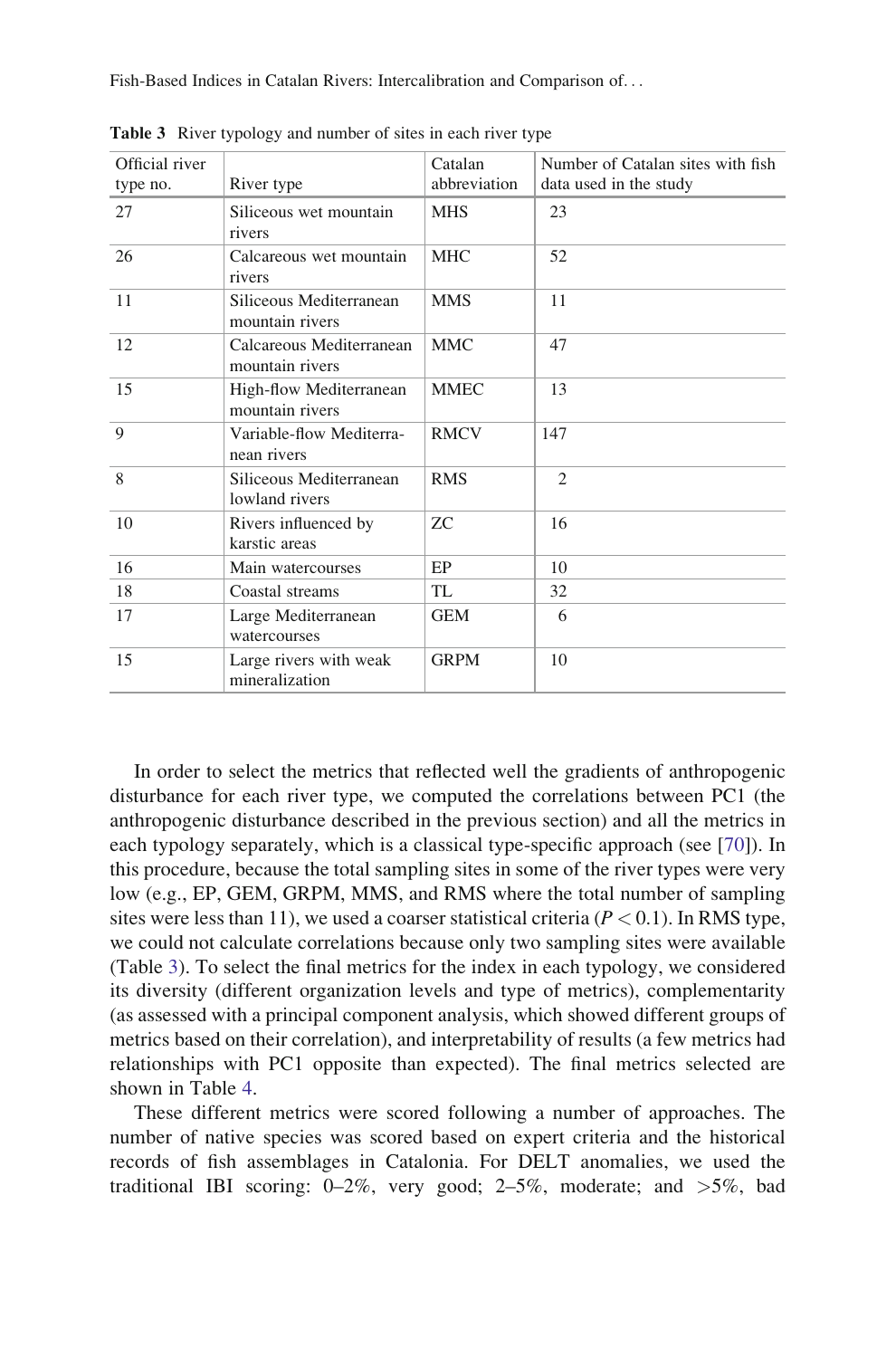| 23              | Common metrics          | Type-specific metrics                                                                                                                                                                                                                                                                                                                                                                 |
|-----------------|-------------------------|---------------------------------------------------------------------------------------------------------------------------------------------------------------------------------------------------------------------------------------------------------------------------------------------------------------------------------------------------------------------------------------|
|                 | NSN, PSI, PII, PIT DELT | PIT_pisciv, PST_pisciv                                                                                                                                                                                                                                                                                                                                                                |
| 52              | NSN, PSI, PII, PIT DELT | PIT_pisciv, PST_lithophil, PIT_intol, PST_SL                                                                                                                                                                                                                                                                                                                                          |
|                 | NSN, PSI, PII, PIT DELT | Ī                                                                                                                                                                                                                                                                                                                                                                                     |
| 47              |                         | NIN 15cmintol                                                                                                                                                                                                                                                                                                                                                                         |
| $\frac{13}{2}$  |                         | PST SL                                                                                                                                                                                                                                                                                                                                                                                |
| 147             |                         | PIT_intol, NIN_15cmintol, PST_lithophil, PIT_rheophil                                                                                                                                                                                                                                                                                                                                 |
| c               |                         | I                                                                                                                                                                                                                                                                                                                                                                                     |
| $\overline{16}$ |                         | PST intol                                                                                                                                                                                                                                                                                                                                                                             |
| $\supseteq$     |                         | Ī                                                                                                                                                                                                                                                                                                                                                                                     |
| 32              |                         | I                                                                                                                                                                                                                                                                                                                                                                                     |
|                 |                         | I                                                                                                                                                                                                                                                                                                                                                                                     |
| $\approx$       |                         | $\overline{\phantom{a}}$                                                                                                                                                                                                                                                                                                                                                              |
|                 |                         | ecies, PSI % of exotic species, PII % of exotic individuals, PIT DELT % of individuals with deformities, eroded fins, lesions, and<br>NSN, PSI, PII, PIT_DELT<br>NSN, PSI, PII, PIT DELT<br>NSN, PSI, PII, PIT DELT<br>NSN, PSI, PII, PIT DELT<br>NSN, PSI, PII, PIT DELT<br>NSN, PSI, PII, PIT DELT<br>NSN, PSI, PII, PIT DELT<br>NSN, PSI, PII, PIT DELT<br>NSN, PSI, PII, PIT DELT |

<span id="page-13-0"></span>

| l                                                                   |                                         |
|---------------------------------------------------------------------|-----------------------------------------|
|                                                                     |                                         |
|                                                                     |                                         |
|                                                                     |                                         |
|                                                                     |                                         |
|                                                                     |                                         |
|                                                                     |                                         |
| į<br>$\frac{1}{2}$                                                  |                                         |
|                                                                     |                                         |
|                                                                     |                                         |
|                                                                     |                                         |
| j                                                                   |                                         |
|                                                                     |                                         |
| j                                                                   |                                         |
| ì                                                                   |                                         |
|                                                                     |                                         |
|                                                                     |                                         |
| i                                                                   |                                         |
|                                                                     |                                         |
| $\ddot{\phantom{a}}$<br>5<br>ł<br>d                                 |                                         |
| )<br>)<br>)<br>$\frac{1}{2}$<br>$\frac{1}{2}$<br>$\frac{1}{2}$<br>i |                                         |
| $\overline{a}$<br>i<br>ì                                            | i                                       |
| l<br>i<br>i                                                         | $\ddot{ }$<br>$\ddot{\phantom{0}}$<br>έ |
| I                                                                   |                                         |

% of intolerant individuals,  $PST\_SL$  % of short longevity species, NIN 15cmintol native abundance of individuals <15 cm of habitat intolerant species,  $PIT\_theophil$  is individuals,  $PST\_into$  % of intolerant species,  $See$  Tables 2 % of intolerant individuals, PST\_SL % of short longevity species, NIN\_15cmintol native abundance of individuals <15 cm of habitat intolerant species, PIT *rheophil* % of rheophilic individuals, PST *intol* % of intolerant species. See Tables [2](#page-8-0) and [3](#page-12-0) for further abbreviations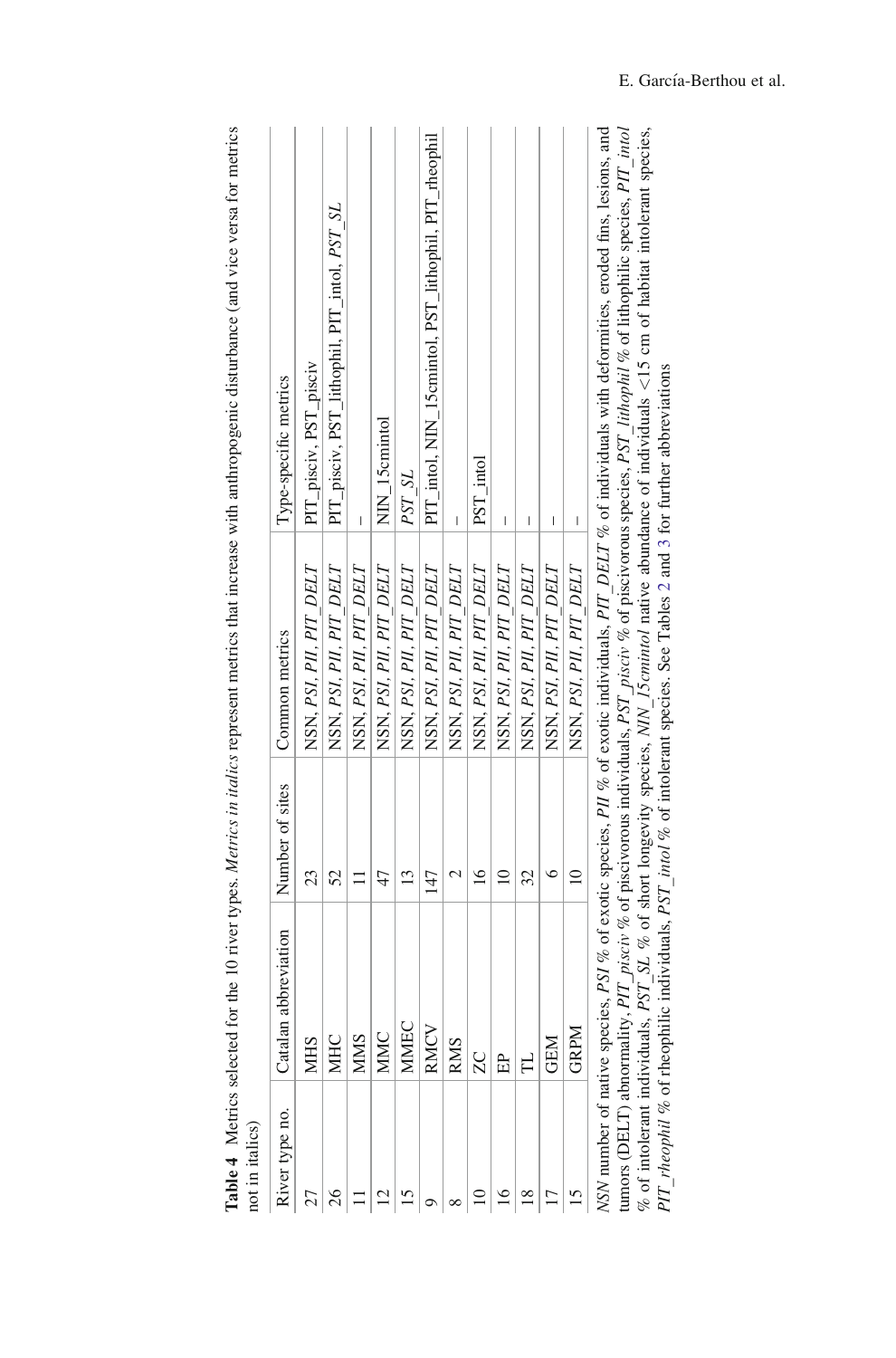

**Fig. 3** Relationship between  $\%$  piscivorous individuals (PIT pisciv) and anthropogenic pressure (lg\_RI\_AP: log-transformed RI\_AP) in the MHS river type. Straight line: linear regression model  $(r^2 = 0.375)$ ; dashed line: quadratic regression model ( $R^2$ <sub>adj</sub> = 0.646). A likelihood ratio test showed that the quadratic model is significantly better than the linear model ( $P = 0.0003$ )

[\[41](#page-20-0)]. For NIN\_15cmintol, only presence/absence was considered, because densities were very low and often null despite a clear relationship with anthropogenic disturbance. For the calibration of the other metrics (i.e., PSI, PII, PIT, PIT pisciv, PST\_pisciv, PST\_lithophil, PIT\_intol, PST\_SL, PTI\_intol, PST\_lithophil, PIT rheophil, and PST intol) (see abbreviations in Table [4](#page-13-0)), the same approach as in the site-specific approach (IBICAT2a) was used for the scoring of metrics. Figure 3 shows the relationship between one of these metrics (PIT\_pisciv) and the anthropogenic pressure index in one of the river types (MHS). As shown in this figure, a quadratic model was often significantly better than a linear model. Using these models and the classes defined for the risk of noncompliance measure  $(RI_A P < 0.8$ , no risk;  $0.8-1.2$ , low risk;  $1.2-2$ , average risk;  $>2$  high risk) in the IMPRESS official document for Catalonia [[67\]](#page-22-0), we predicted PIT\_pisciv values corresponding to each threshold and thus obtained the scoring of metrics.

For all the other metrics, we applied the same procedure as with PIT\_pisciv to compute the corresponding thresholds based on RI\_AP. Finally, the average of the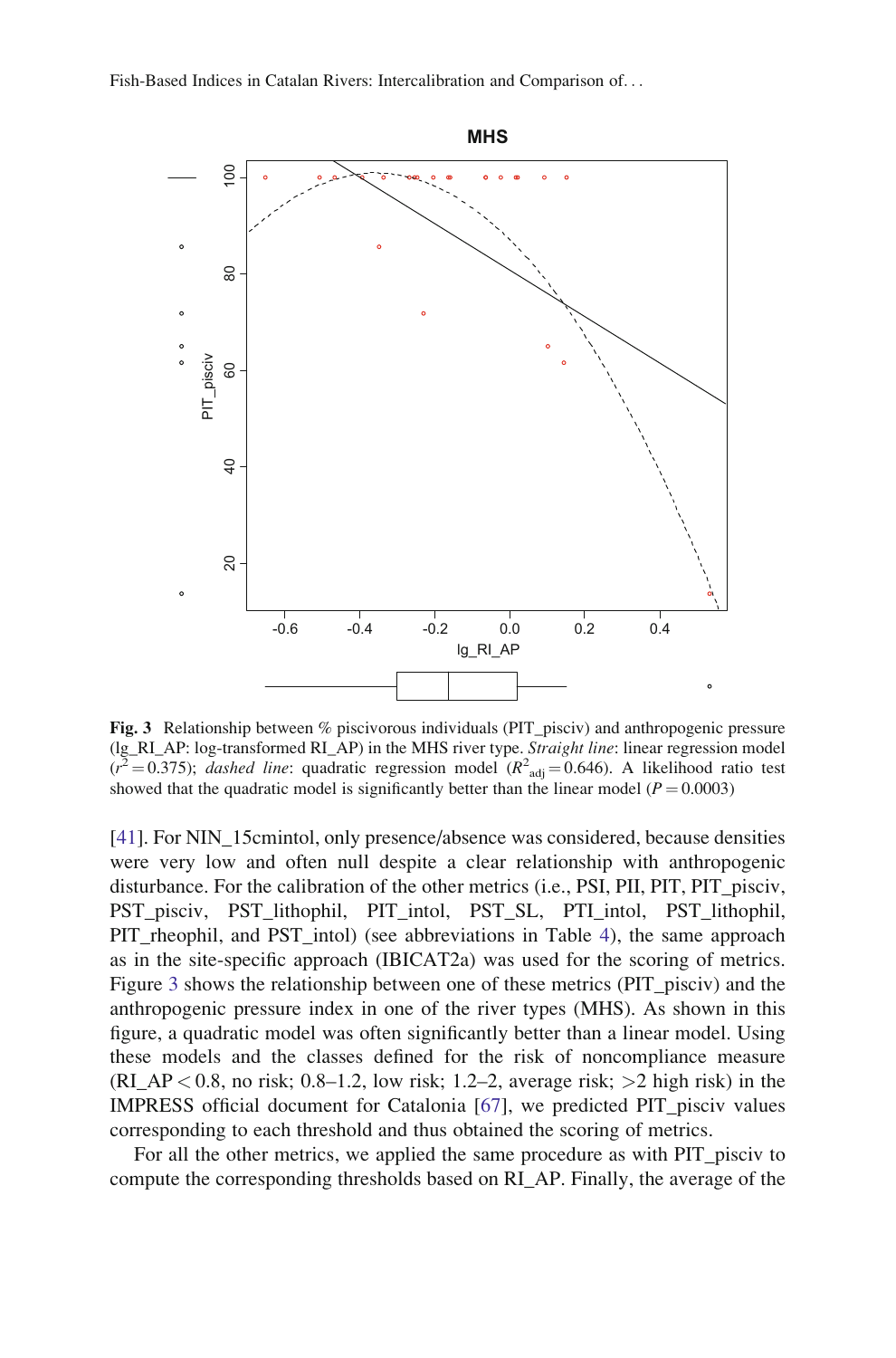score for relevant metrics depending on river type was computed to obtain the index and the ecological status.

For large rivers (types EP, GEM, GRPM, and MMEC), we also give a "bad" status, if the study reach is dry or no fish was captured after an adequate sampling. There is published [[78\]](#page-22-0) and unpublished (personal observations) evidence that Catalan streams are sometimes dry artificially (due to human water abstraction). Conservatively, we only apply this "bad" status classification to large rivers that should be expected to never run dry or be fishless in natural conditions. For other river types, if the sites are dry or no fish was captured, no status is given, because this might be due to natural causes.

Although both indices (IBICAT2a and IBICAT2b) are very different in terms of the development procedure of indices, both indices showed a similar response to anthropogenic disturbance (i.e., the correlation coefficients were 0.41 for IBICAT2a and PC1,  $-0.36$  for IBICAT2a and lg\_RI\_AP, 0.40 for IBICAT2b and PC1, and -0.33 for IBICAT2b and lg\_RI\_AP). There was also high correlation between the two indices  $(r = 0.71)$ , although the relationship was nonlinear because many metrics in IBICAT2a often had values of 0 or 1, indicating that IBICAT2a should be revised with more reference sites to develop further the predictive models and underlying index. Even though IBICAT2a showed relatively high correlation with anthropogenic disturbances, it has several limitations (see section above) and should not be used. A map with the results of IBICAT2b in Catalonia is given in p. 120 of Sostoa et al. [\[23](#page-20-0)].

#### 6 Protocol for the IBICAT2b Multimetric Fish Index

An Excel file is given as an online supplementary material to this book chapter [\(http://invasiber.org/EGarcia/IBICAT2b.html](http://invasiber.org/EGarcia/IBICAT2b.html)) for the computation of the IBICAT2b index in Catalonia and the Ebro River. The index should not be used in other regions unless it is validated for them (i.e., correlated with environmental pressures) and it should be first adapted for different fish faunas. The following steps should be followed to compute the index. They are automated if the data are imputed in the Excel file.

1. Obtain the river type of your sampling reach.

River types for this index are the general ones official for the WFD across Spain: there are 12 different river types in Catalonia (Table [3](#page-12-0)) and 8 in the whole Ebro River basin (all of them also present in Catalonia). Note, however, that there is a minor difference between Catalan and Spanish types: type 15 corresponds to two different Catalan types. Furthermore, there are some reaches declared as heavily modified water bodies and without any official type. Find the river type of your sampling reach in Fig. [2](#page-11-0).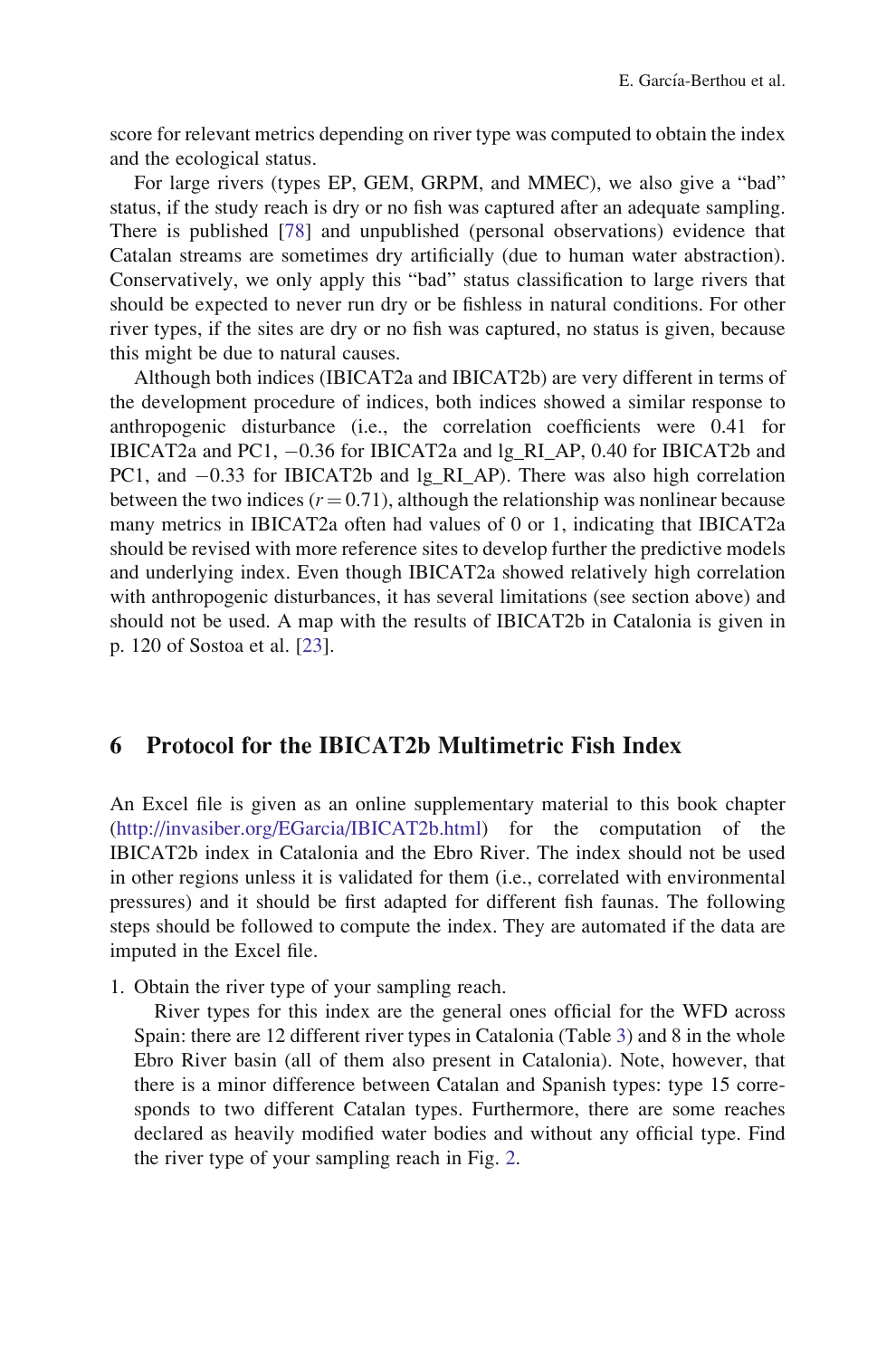- 2. If your sampling sites are in EP, GEM, GRPM, or MMEC river types and they were dry or fishless, ecological status is "bad" (IBICAT2b = 1, EQR = 0). If the sites were dry or fishless but belong to other river types, the status cannot be defined with this index. Otherwise, proceed to point 3.
- 3. Score each metric with the fish data from the study site.

All metrics should be independently scored from 1 (bad) to 5 (very good) according to the following tables. Metrics 1–4 are common to all river types. The rest of metrics are for some river types only. If some metrics cannot be computed (e.g., metric 2 has not been measured), they can be omitted from the final average. Metric 1: number of native species (NSN)

| River type no. | Catalan abbreviation | Very good | Good           | Moderate | Poor           | Bad                 |
|----------------|----------------------|-----------|----------------|----------|----------------|---------------------|
| 27             | <b>MHS</b>           | >1        |                | 1        |                | $\Omega$            |
| 26             | <b>MHC</b>           | >1        |                | 1        |                | $\Omega$            |
| 11             | <b>MMS</b>           | >1        |                | 1        |                | $\mathbf{0}$        |
| 12             | <b>MMC</b>           | >1        |                | 1        |                | $\Omega$            |
| 15             | <b>MMEC</b>          | >2        | $\overline{2}$ | 1        |                | $\Omega$            |
| 9              | <b>RMCV</b>          | >1        |                | 1        |                | $\Omega$            |
| 8              | <b>RMS</b>           | >1        |                | 1        |                | $\Omega$            |
| 10             | <b>ZC</b>            | >1        |                | 1        |                | $\Omega$            |
| 16             | EP                   | >3        | 3              | 2        | 1              | $\theta$            |
| 18             | TL                   | >1        |                | 1        |                | $\overline{0}$      |
| 17             | <b>GEM</b>           | >4        | $\overline{4}$ | 3        | $\overline{2}$ | $\langle 2 \rangle$ |
| 15             | <b>GRPM</b>          | >3        | 3              | 2        | 1              | $\Omega$            |

Metric 2: percentage of individuals with deformities, eroded fins, lesions and tumors (DELT) abnormality [[41\]](#page-20-0)

|     | very<br>good | <b>b</b> Oot | lerate<br>M | Poor | Bad   |
|-----|--------------|--------------|-------------|------|-------|
| וער | -2%<br>ັ     |              | $-2 - 5\%$  |      | $5\%$ |

Metric 3: percentage of introduced individuals (PII)

|         | /ery<br>good | Good | Moderate                | Poor                                 | Bad          |
|---------|--------------|------|-------------------------|--------------------------------------|--------------|
| DH<br>. | $0\%$        |      | $5\%$<br><b>1-</b><br>◡ | 20%<br>ັ<br>$\overline{\phantom{0}}$ | $\cdot 20\%$ |

Metric 4: percentage of introduced species (PSI)

|            | good<br>$\sqrt{\rho_{\rm{TV}}}$<br>U1 | <b>rood</b> | erate              | Poor       | Bad |
|------------|---------------------------------------|-------------|--------------------|------------|-----|
| <b>PSI</b> | $0\%$                                 |             | $5\%$<br>. ._<br>◡ | -20%<br>`− | 20% |

Other metrics: specific metrics for some river types. See Tables [2](#page-8-0) and [3](#page-12-0) for further abbreviations.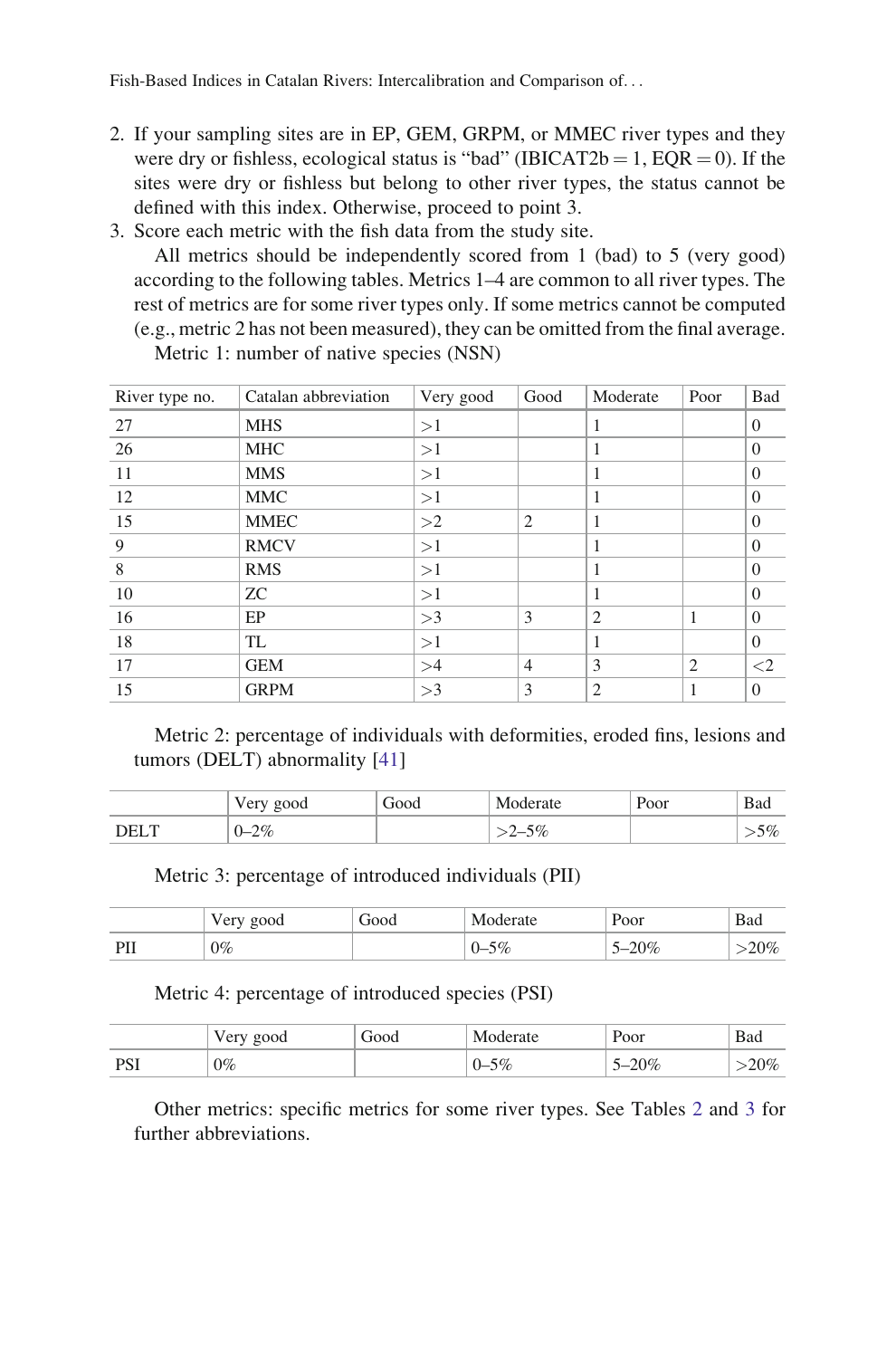| Bad<br>Poor          | 59.84%<br>84.79-59.84 | $<$ 68.92%<br>82.84-68.92% | $<$ 29.46%<br>39-29.46% | 591.77%<br>95.50-91.77% | $< 63.34\%$<br>80.21-63.34% | $>45.92\%$<br>39.58-45.92% |                          | >35.73%<br>19.95–35.73% | 47.28-0%     |                          | $54.32\%$<br>$62.79 - 54.32\%$ | $< 62.54\%$<br>71.08-62.54% | $<$ 43.34%<br>55.59 43.34% |
|----------------------|-----------------------|----------------------------|-------------------------|-------------------------|-----------------------------|----------------------------|--------------------------|-------------------------|--------------|--------------------------|--------------------------------|-----------------------------|----------------------------|
| Moderate             | 96.66-84.80%          | 90.31-82.85%               | 44.90-39%               | 97.37-95.51%            | 89.26-80.22%                | 32.58-39.58%               | $\frac{1}{2}$            | 4.14-19.95%             | 56.65-47.28% | ż                        | 71.55-62.79%                   | 80.09-71.08%                | $65.91 - 55.59%$           |
|                      | 99.99-96.67%          | 99.99-90.32%               | 99.99-44.91%            | 99.99-97.38%            | 99.99-89.27%                | $0 - 32.58\%$              |                          | $0 - 4.14\%$            | 65.78-56.65% |                          | 99.99-71.55%                   | 99.99-80.09%                | 99.99-65.91%               |
| Very good   Good     | 100%                  | 100%                       | 100%                    | 100%                    | 100%                        | $0\%$                      | Yes                      | $0\%$                   | >65.78%      | Yes                      | 100%                           | 100%                        | 100%                       |
| Specific metric      | PIT_pisciv            | PST_pisciv                 | PIT_pisciv              | PST_lithophil           | PIT_intol                   | PST_SL                     | NIN_15cmintol (presence) | PST_SL                  | $PIT_$ intol | NIN_15cmintol (presence) | PST_lithophil                  | PIT_rheophil                | PST intol                  |
| Catalan abbreviation | <b>NIHS</b>           | <b>NHS</b>                 | NHC                     | <b>MHC</b>              | $\overline{\text{MEC}}$     | $\frac{1}{\sqrt{HIC}}$     | <b>MMC</b>               | <b>MMEC</b>             | <b>RMCV</b>  | <b>RMCV</b>              | <b>RMCV</b>                    | <b>RMCV</b>                 | ZC                         |
| iver type no.        |                       |                            | 26                      | $\frac{26}{5}$          |                             | $\frac{8}{26}$             | $\overline{5}$           | 15                      |              |                          |                                |                             |                            |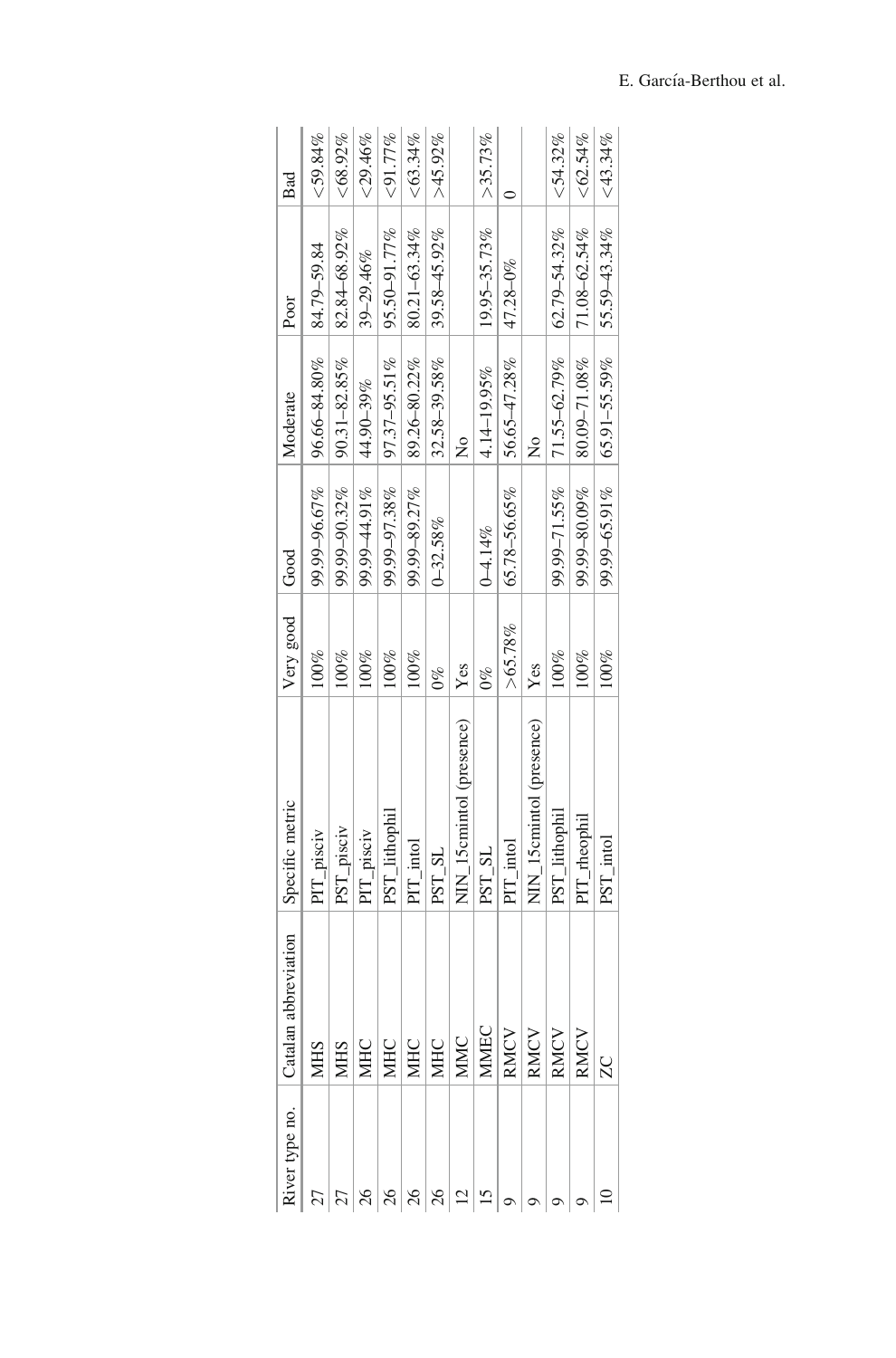Therefore, IBICAT2b includes 4–8 metrics depending on river type. Each metric is scored from 1 to 5 (1 = bad, 2 = poor, 3 = moderate, 4 = good, and  $5 = \text{very good}$ ).

4. The final index is computed as the average of all available metrics. To obtain the ecological status according to IBICAT2b, the following thresholds are used:

|                       | Very good | Good            | Moderate        | Poor            | Bad      |
|-----------------------|-----------|-----------------|-----------------|-----------------|----------|
| IBICAT <sub>2</sub> b | >4.5      | $3.5 - 4.5$     | $2.5 - 3.5$     | $1.5 - 2.5$     | ${<}1.5$ |
| EOR                   | >0.875    | $0.875 - 0.625$ | $0.625 - 0.375$ | $0.375 - 0.125$ | < 0.125  |

#### 7 Concluding Remarks

Another type-specific index (IBICAT<sub>2010</sub>), quite different from IBICAT2b, was also described in Sostoa et al. [[23\]](#page-20-0) (see also [[4\]](#page-19-0)). An adaptation of this index (IBIMED), so far (February 2015) not available in published papers, Internet reports, or software, was intercalibrated with EFI+ and the Portuguese fish index [\[79](#page-22-0)]. The differences between IBIMED and IBICAT<sub>2010</sub> include the addition of some of the rest of Spanish fish species with their guild classification (to allow the computation in other river basins) [[79\]](#page-22-0) and apparently different thresholds for the EQR classes. IBIMED has only been successfully validated with qualitative environmental pressures in Mediterranean rivers and the Duero and not the rest of Spanish rivers and was only intercalibrated for Mediterranean rivers (excluding the Duero) [\[79](#page-22-0)]. Recent unpublished work throughout the Ebro River (García-Berthou and Bae, unpublished data) shows that IBICAT2b and EFI+ are more related to quantitative environmental pressures than IBIMED/IBICAT $_{2010}$ , which shows problems mainly in the typology and treatment of fishless or dry sites. However, these three indices are correlated and their values could thus be converted (e.g.,  $IBICAT<sub>2010</sub> = 0.2099 + 0.1398$  IBICAT2b, IBICAT2b = 1.3849 + 2.941 IBICAT<sub>2010</sub>,  $r^2 = 0.411$ ,  $P < 0.0005$ ; EFI+ = 0.2686 + 0.1279 IBICAT2b, IBICAT2b = 1.8573 + 2.2129 EFI+,  $r^2 = 0.283$ ,  $P < 0.0005$ ). Overall, our work suggests that fish indices can be successful in Spain but research is needed to improve them and generalize them. The availability of further fish data, userfriendly software, and extensive validation are essential steps toward the improvement of these fish-based indices.

Acknowledgments We gratefully thank everybody who helped in the fieldwork. This study was funded by the Catalan Water Agency. Additional financial support was provided by the Spanish Ministry of Economy and Competitiveness (projects CGL2009-12877-C02-01 and CGL2013- 43822-R), the University of Girona (project SING12/09), the Sant Celoni town council ("Observatori de la Tordera" project, led by Dr. M. Boada), and the Government of Catalonia (ref. 2014 SGR 484). MJB benefited from a postdoctoral grant from the European Commission (Erasmus Mundus Partnership "NESSIE", 372353-1-2012-1-FR-ERA MUNDUS-EMA22).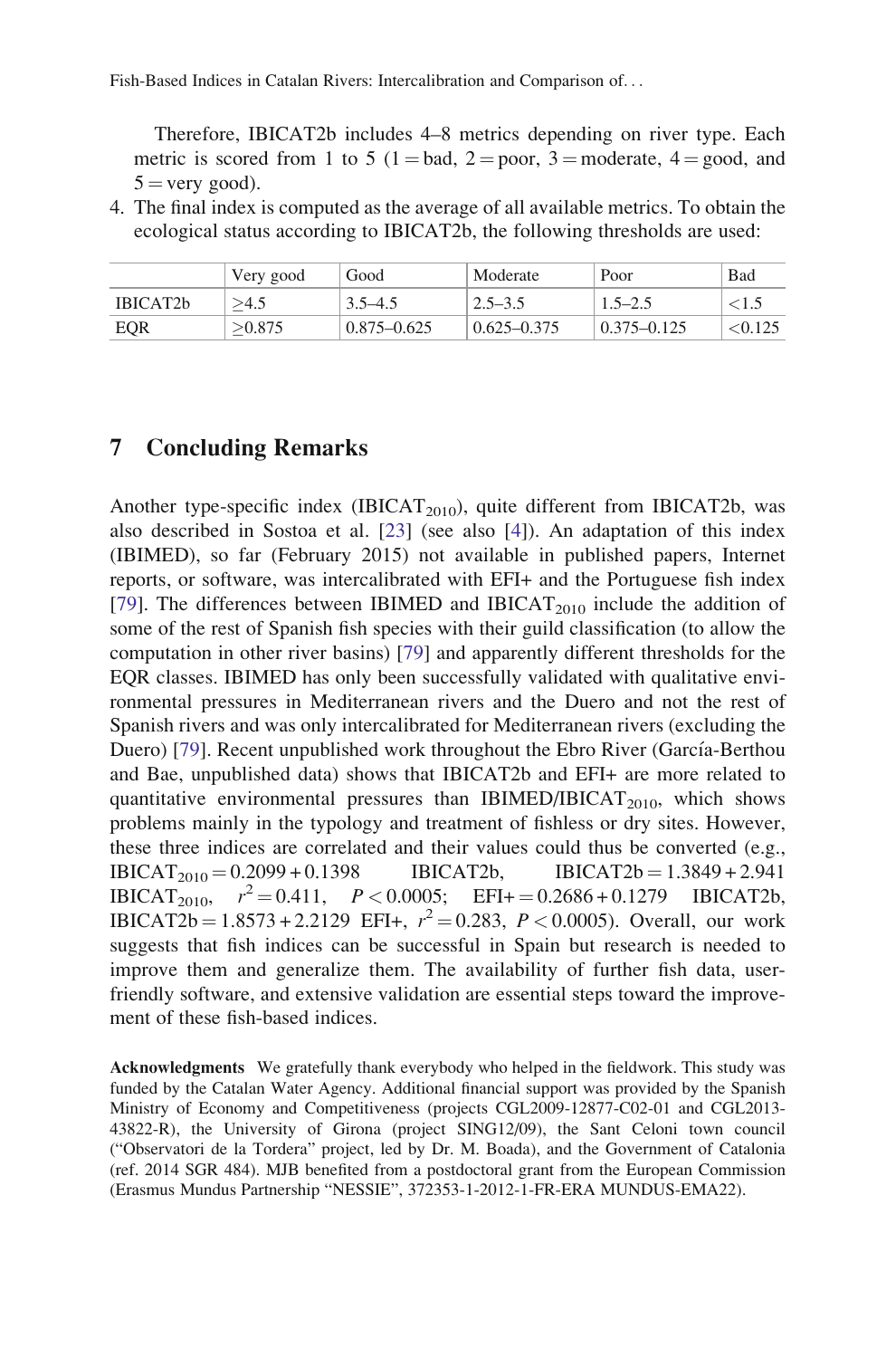## <span id="page-19-0"></span>References

- 1. Hellawell JM (1986) Biological indicators of freshwater pollution and environmental management. Elsevier Applied Science, London
- 2. Rosenberg DM, Resh VH (1993) Introduction to freshwater biomonitoring and benthic macroinvertebrates. In: Rosenberg DM, Resh VH (eds) Freshwater biomonitoring and benthic macroinvertebrates. Chapman and Hall, New York, pp 1–9
- 3. Hering D, Johnson RK, Kramm S et al (2006) Assessment of European streams with diatoms, macrophytes, macroinvertebrates and fish: a comparative metric‐based analysis of organism response to stress. Freshw Biol 51:1757–1785
- 4. Benejam L et al (2015) Fish as ecological indicators in Mediterranean streams: the Catalan experience. In: Munné A, Ginebreda A, Prat N (eds) Experiences from surface water quality monitoring. The EU Water Framework Directive Implementation in the Catalan River Basin District (part I). Springer, Berlin
- 5. Bain MB, Finn JT, Booke HE (1988) Streamflow regulation and fish community structure. Ecology 69:382–392
- 6. Morita K, Yamamoto S (2002) Effects of habitat fragmentation by damming on the persistence of stream‐dwelling charr populations. Conserv Biol 16:1318–1323
- 7. Belpaire C, Smolders R, Auweele IV et al (2000) An Index of Biotic Integrity characterizing fish populations and the ecological quality of Flandrian water bodies. Hydrobiologia 434:17–33
- 8. Snyder CD, Young JA, Villella R et al (2003) Influences of upland and riparian land use patterns on stream biotic integrity. Landsc Ecol 18:647–664
- 9. Benejam L, Aparicio E, Vargas MJ et al (2008) Assessing fish metrics and biotic indices in a Mediterranean stream: effects of uncertain native status of fish. Hydrobiologia 603:197–210
- 10. Sandøy S, Langåker RM (2001) Atlantic salmon and acidification in southern Norway: a disaster in the 20th century, but a hope for the future? Water Air Soil Pollut 130:1343–1348
- 11. Peterson JT, Thurow RF, Guzevich JW (2004) An evaluation of multipass electrofishing for estimating abundance of stream-dwelling salmonids. Trans Am Fish Soc 133:462–475
- 12. Rosenberger AE, Dunham JB (2005) Validation of abundance estimates from mark-recapture and removal techniques for rainbow trout captured by electrofishing in small streams. N Am J Fish Manag 25:1395–1410
- 13. Hickey MA, Closs GP (2006) Evaluating the potential of night spotlighting as a method for assessing species composition and brown trout abundance: a comparison with electrofishing in small streams. J Fish Biol 69:1513–1523
- 14. Dolan C, Miranda L (2003) Immobilization thresholds of electrofishing relative to fish size. Trans Am Fish Soc 132:69–976
- 15. Mäntyniemi S, Romakkaniemi A, Arjas E (2005) Bayesian removal estimation of a population size under unequal catchability. Can J Fish Aquat Sci 62:291–300
- 16. Plafkin JL, Barbour MT, Gross SK et al (1989) Rapid bioassessment protocols for use in streams and rivers: benthic macroinvertebrates and fish, EPA 444/4-89-001. U.S. Environmental Protection Agency, Washington, DC, 171 pp
- 17. MacDonald LH, Smart AW, Wissmar RC (1991) Monitoring guidelines to evaluate effects of forestry activities on streams in the Pacific northwest and Alaska. EPA 910/9-91-001. U.S. Environmental Protection Agency, Seattle, 166 pp
- 18. Ralph SC, Cardoso T, Poole CG et al (1992) Status and trends of instream habitat in forested lands of Washington: the Timber, Fish, and Wildlife ambient monitoring project-1989–1991. Biennial progress report, University of Washington, Center for Streamside Studies Report to the Washington Department of Natural Resources, Olympia Washington
- 19. Roper BB, Scarnecchia DL (1995) Observer variability in classifying habitat types in stream surveys. N Am J Fish Manag 15:49–53
- 20. Wang L, Simonson TD, Lyons J (1996) Accuracy and precision of selected stream habitat estimates. N Am J Fish Manag 16:340–347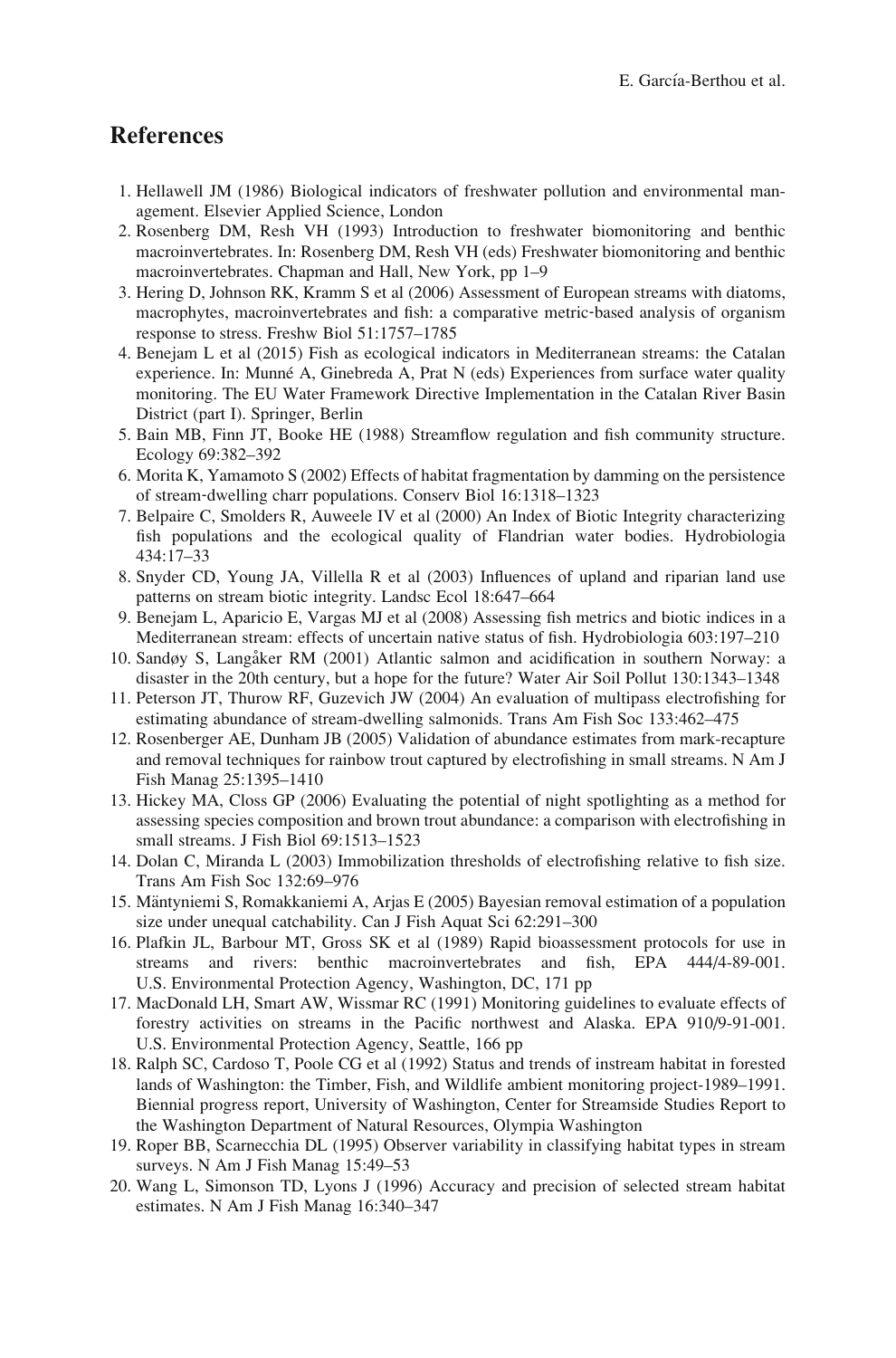- <span id="page-20-0"></span>21. Roper BB, Kershner JL, Archer E et al (2002) An evaluation of physical stream habitat attributes used to monitor streams. J Am Water Resour Assoc 38:1637–1646
- 22. Whitacre HW, Roper BB, Kershner JL (2007) A comparison of protocols and observer precision for measuring physical. Stream attributes. J Am Water Resour Assoc 43:923–937
- 23. Sostoa A, Caiola N, Casals F et al (2010) Adjustment of the index of biotic integrity (IBICAT) based on the use of fish as indicators of the environmental quality of the rivers of Catalonia (in Catalan) Age`ncia Catalana de l'Aigua, Departament de Medi Ambient i Habitatge, Generalitat de Catalunya, Barcelona (in Catalan) 187 pp, [http://doi.org/10.13140/2.1.1551.](http://dx.doi.org/http://doi.org/10.13140/2.1.1551.6964) [6964.](http://dx.doi.org/http://doi.org/10.13140/2.1.1551.6964) Accessed 24 Mar 2015
- 24. Benejam L, Alcaraz C, Benito J et al (2012) Fish catchability and comparison of four electrofishing crews in Mediterranean streams. Fish Res 123:9–15
- 25. Penczak T (1985) Influence of site area on the estimation of the density of fish populations in a small river. Aquac Res 16:273–285
- 26. Meador MR, McIntyre JP, Pollock KH (2003) Assessing the efficacy of single-pass backpack electrofishing to characterize fish community structure. Trans Am Fish Soc 132:39–46
- 27. Penczak T, Głowacki Ł (2008) Evaluation of electrofishing efficiency in a stream under natural and regulated conditions. Aquat Living Resour 21:329–337
- 28. Sályl P, Erős T, Takács P et al (2009) Assemblage level monitoring of stream fishes: the relative efficiency of single-pass vs. double-pass electrofishing. Fish Res 99:226–233
- 29. Vehanen T, Sutela T, Jounela P et al (2013) Assessing electric fishing sampling effort to estimate stream fish assemblage attributes. Fish Manag Ecol 20:10–20
- 30. Pritt JJ, Frimpong EA (2014) The effect of sampling intensity on patterns of rarity and community assessment metrics in stream fish samples. Ecol Indic 39:169–178
- 31. Speczia´r A, Taka´cs P, Czegle´di I et al (2012) The role of the electrofishing equipment type and the operator in assessing fish assemblages in a non-wadeable lowland river. Fish Res 125:99–107
- 32. Lyons J (1992) The length of stream to sample with a towed electrofishing unit when fish species richness is estimated. N Am J Fish Manag 12:198–203
- 33. Hughes RM, Kaufmann PR, Herlihy AT et al (2002) Electrofishing distance needed to estimate fish species richness in raftable Oregon rivers. N Am J Fish Manag 22:1229–1240
- 34. Meador MR (2005) Single-pass versus two-pass boat electrofishing for characterizing river fish assemblages: species richness estimates and sampling distance. Trans Am Fish Soc 134:59–67
- 35. Hughes RM, Herlihy AT (2007) Electrofishing distance needed to estimate consistent index of biotic integrity (IBI) scores in raftable Oregon rivers. Trans Am Fish Soc 136:135–141
- 36. Maret TR, Ott DS, Herlihy AT (2007) Electrofishing effort required to estimate biotic condition in southern Idaho rivers. N Am J Fish Manag 27:1041–1052
- 37. Fisher JR, Paukert CP (2009) Effects of sampling effort, assemblage similarity, and habitat heterogeneity on estimates of species richness and relative abundance of stream fishes. Can J Fish Aquat Sci 66:277–290
- 38. Palmer MW (1991) Estimating species richness: the second-order jackknife reconsidered. Ecology 72:1512–1513
- 39. Burnham KP, Anderson DR (2002) Model selection and multimodel inference: a practical information-theoretic approach. Springer, New York
- 40. Barbour MT, Stribling JB, Gerritsen J, Karr JR (1996) Biological criteria: technical guidance for streams and small rivers–revised edition. EPA 822-B-96-001. U. S. Environmental Protection Agency, Washington, DC
- 41. Karr JR, Fausch KD, Angermeier PL et al (1986) Assessing biological integrity in running waters. A method and its rationale. Illinois Natural History Survey, Champaign, Special Publication, 5
- 42. Ball J (1982) Stream classification guidelines for Wisconsin. Wisconsin Department of Natural Resources Technical Bulletin. Wisconsin Department of Natural Resources, Madison, Wisconsin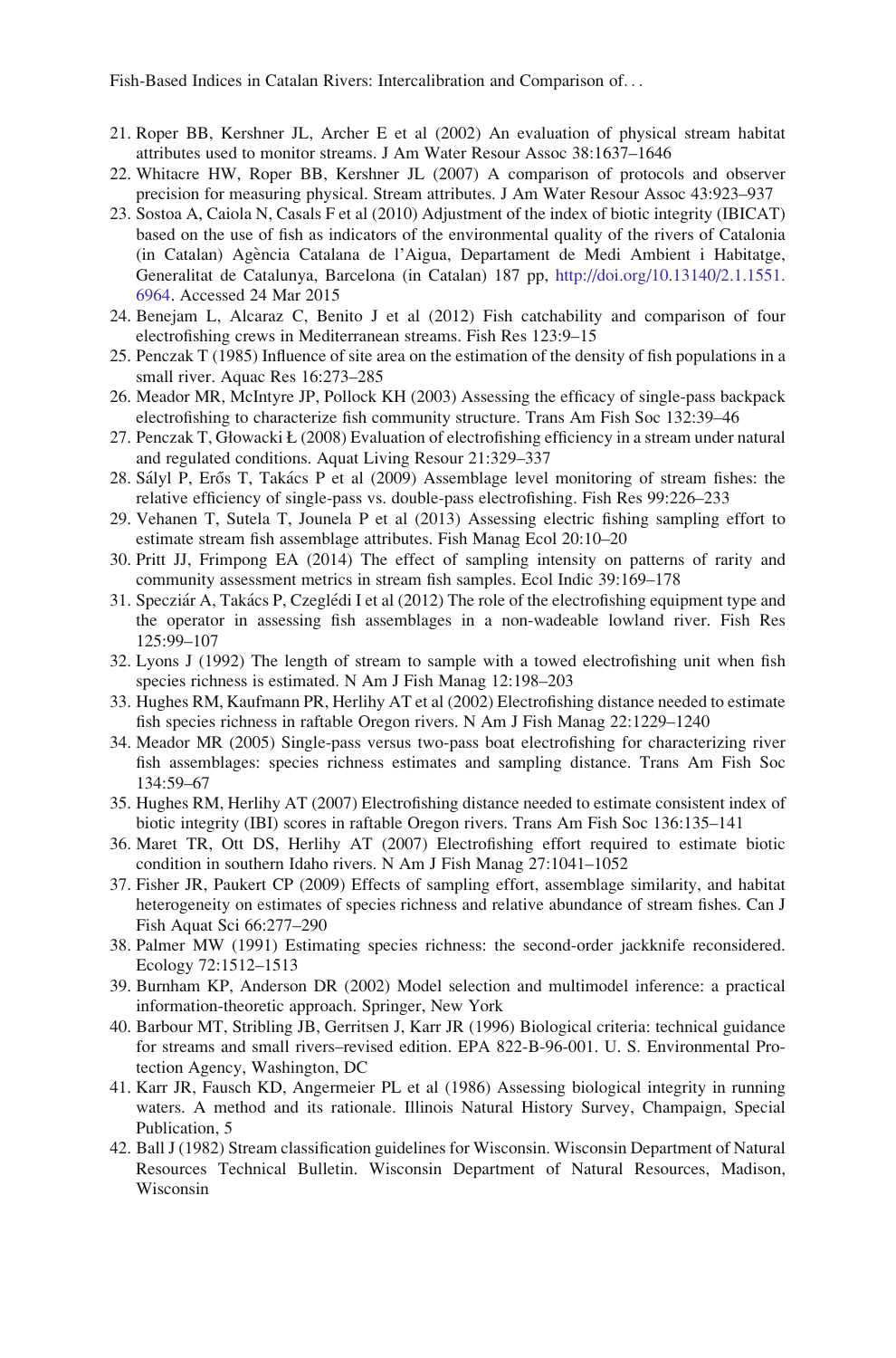- <span id="page-21-0"></span>43. OHIO EPA (1987) Biological criteria for the protection of aquatic life: volumes I-III. Ohio EPA, Division of Water Quality Monitoring and Assessment, Surface Water Section, Columbus, Ohio
- 44. Resh VH, Norris RH, Barbour MT (1995) Design and implementation of rapid assessment approaches for water resource monitoring using benthic macroinvertebrates. Aust J Ecol 20:108–121
- 45. Hannaford MJ, Barbour MT, Resh VH (1997) Training reduces observer variability in visualbased assessments of stream habitat. J N Am Benthol Soc 16:853–860
- 46. Barbour MT, Gerritsen J, Snyder BD et al (1999) Rapid bioassessment protocols for use in streams and wadeable rivers: periphyton, benthic macroinvertebrates and fish, 2nd edn. EPA 841-B-99-002. U.S. Environmental Protection Agency, Office of Water, Washington, DC
- 47. Murphy CA, Casals F, Sola C et al (2013) Efficacy of population size structure as a bioassessment tool in freshwaters. Ecol Indic 34:571–579
- 48. Oberdorff T, Pont D, Hugueny B et al (2001) A probabilistic model characterizing riverine fish communities of French rivers: a framework for environmental assessment. Freshw Biol 46:399–415
- 49. Roset N, Grenouillet G, Goffaux D et al (2007) A review of existing fish assemblage indicators and methodologies. Fish Manag Ecol 14:393–405
- 50. Logez M, Pont D (2013) Global warming and potential shift in reference conditions: the case of functional fish-based metrics. Hydrobiologia 704:417–436
- 51. Karr JR, Chu EW (1998) Restoring life in running waters: better biological monitoring. Island Press, Washington, DC
- 52. Oberdorff T, Pont D, Hugueny B et al (2002) Development and validation of a fish-based index for the assessment of "river health" in France. Freshw Biol 47:1720–1734
- 53. Pont D, Hugueny B, Beier B et al (2006) Assessing river biotic condition at a continental scale: a European approach using functional metrics and fish assemblages. J Appl Ecol 43:70–80
- 54. Pont D, Hugueny B, Rogers C (2007) Development of a fish-based index for the assessment of river health in Europe: the European Fish Index. Fish Manag Ecol 14:427–439
- 55. Logez M, Pont D (2011) Development of metrics based on fish body size and species traits to assess European coldwater streams. Ecol Indic 11:1204–1215
- 56. Hoeinghaus DJ, Winemiller KO, Birnbaum JS (2007) Local and regional determinants of stream fish assemblage structure: inferences based on taxonomic vs. functional groups. J Biogeogr 34:324–338
- 57. Lamouroux N, Poff NL, Angermeier PL (2002) Intercontinental convergence of stream fish community traits along geomorphic and hydraulic gradients. Ecology 83:1792–1807
- 58. Goldstein RM, Meador MR (2004) Comparisons of fish species traits from small streams to large rivers. Trans Am Fish Soc 133:971–983
- 59. Statzner B, Dolédec S, Hugueny B (2004) Biological trait composition of European stream invertebrate communities: assessing the effects of various trait filter types. Ecography 27:470–488
- 60. Bonada N, Doledec S, Statzner B (2007) Taxonomic and biological trait differences of stream macroinvertebrate communities between Mediterranean and temperate regions: implications for future climatic scenarios. Glob Chang Biol 13:1658–1671
- 61. Logez M, Pont D, Ferreira MT (2010) Do Iberian and European fish faunas exhibit convergent functional structure along environmental gradients? J N Am Benthol Soc 29:1310–1323
- 62. Wright JF (1995) Development and use of a system for predicting the macroinvertebrate fauna in flowing waters. Aust J Ecol 20:181–197
- 63. Hawkins CP, Olson JR, Hill RA (2010) The reference condition: predicting benchmarks for ecological and water-quality assessments. J N Am Benthol Soc 29:312–358
- 64. Osenberg CW, Schmitt RJ, Holbrook SJ et al (1994) Detection of environmental impacts: natural variability, effect Size, and power analysis. Ecol Appl 4:16–30
- 65. García-Charton JA, Pérez-Ruzafa Á (2001) Spatial pattern and the habitat structure of a Mediterranean rocky reef fish local assemblage. Mar Biol 138:917–934